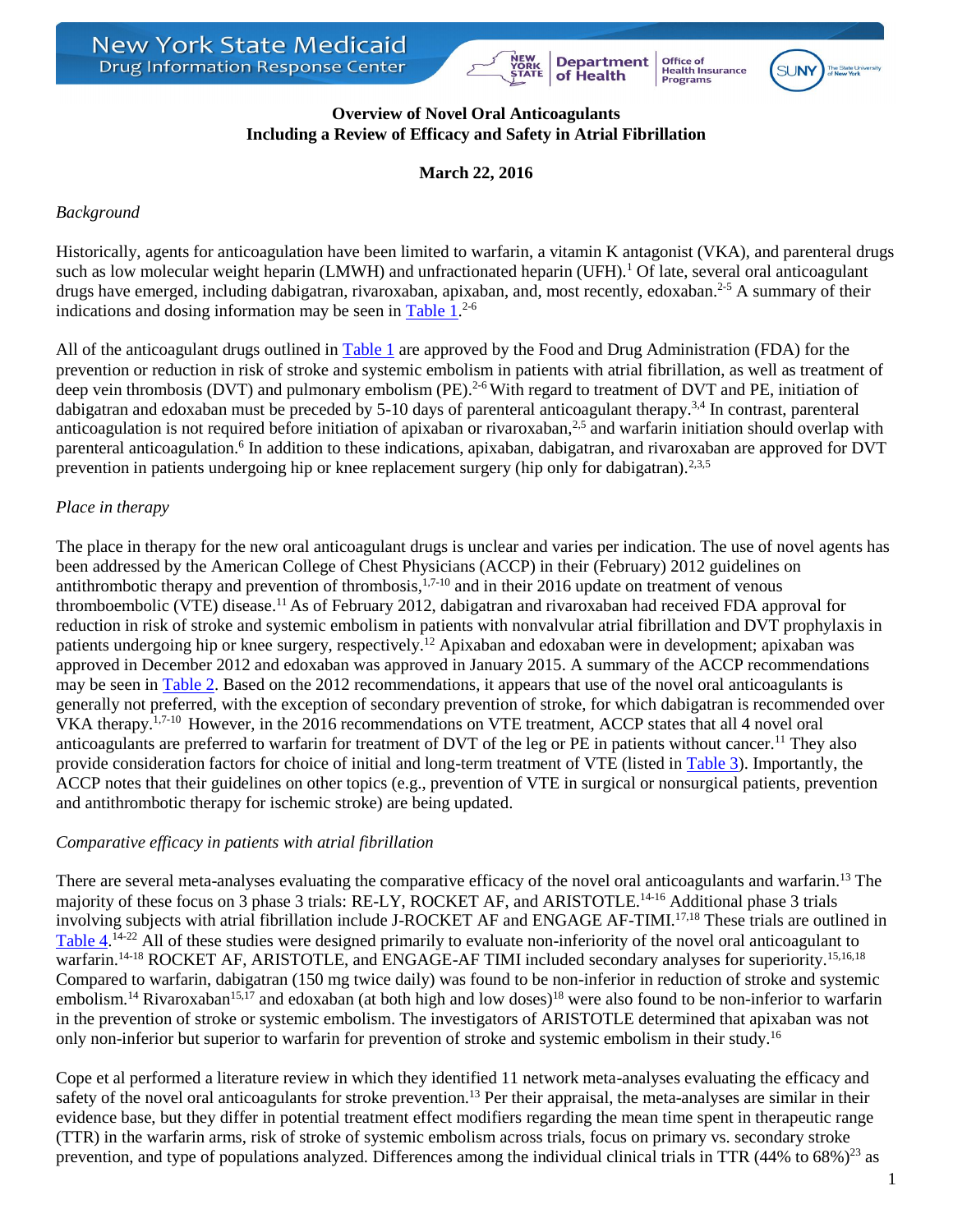

Office of<br>Health Insurance<br>Programs **SUNY** 



well as baseline risk for stroke and estimates of efficacy were also cited as limitations.<sup>13</sup> Comparing the novel oral anticoagulants, Cope et al asserted that the efficacy of dabigatran 110 mg twice daily was similar to that of rivaroxaban and apixaban in terms of stroke of systemic embolism, while dabigatran 150 mg twice daily was associated with more favorable (though non-significantly) results. Similar effects were observed for all-cause mortality and cardiovascular death, with some analyses favoring dabigatran. With regard to myocardial infarction, the efficacy of dabigatran at both doses was unfavorable compared to rivaroxaban and apixaban. Notably, none of the meta-analyses evaluated by Cope et al included results from ENGAGE AF-TIMI (i.e., edoxaban data).

Based on Cope et al's findings, the novel oral anticoagulants appear to be similar in overall efficacy to warfarin in patients with atrial fibrillation.<sup>13</sup> However, the presence of significant heterogeneity among the individual trials preclude clear conclusions regarding comparative efficacy among the anticoagulants.

## *Safety concerns*

The new oral anticoagulant agents are attractive alternatives to warfarin: they are associated with fewer drug-drug interactions, do not require laboratory monitoring (see [Table 5\)](#page-11-0), and may be easier to dose.<sup>2-6</sup> However, clinical experience with these drugs is comparatively lacking. All of the anticoagulants have been associated with bleeding events, ranging in severity from mild to fatal. Product-specific safety concerns are outlined i[n Table 6](#page-12-0)**.** 2-6

## *Comparative safety in patients with atrial fibrillation*

Safety outcomes were assessed in all of the 5 aforementioned phase 3 trials comparing novel oral anticoagulants to warfarin in patients with atrial fibrillation.<sup>14-18</sup> All trials reported major bleeding as an outcome (see [Table 7\)](#page-15-0). Major bleeding was defined similarly across studies as bleeding resulting in reduction in hemoglobin level of  $\geq 2$  g/dL, requiring transfusion of ≥2 units of blood, symptomatic bleeding in a critical area or organ, or bleeding resulting in death (in line with criteria from the International Society on Thrombosis and Haemostasis). Compared to warfarin, the higher doses of rivaroxaban (20 mg/day) and dabigatran (150 mg twice daily) resulted in increased, though non-statistically significant, rates of major bleeding.<sup>14,15</sup> The results were similar for comparisons of major and non-major bleeding rates.

Loffredo et al sought to determine whether the novel oral anticoagulants are associated with an increased risk of gastrointestinal bleeding compared to warfarin.<sup>24</sup> They conducted a meta-analysis of 4 phase 3 trials (RE-LY, ROCKET-AF, ARISTOTLE, and ENGAGE-AF-TIMI) and determined that overall, there was an increased risk with the novel agents (relative risk [RR] 1.23; 95% confidence interval [CI] 1.03 to 1.46). Among the 4 agents, rivaroxaban (RR 1.46; 95% CI 1.2 to 1.8), and high doses of edoxaban (60 mg daily; RR 1.22, 95% CI 1.01 to 1.47) and dabigatran (150 mg twice daily; RR 1.50; 95% CI 1.20 to 1.88) were associated with an elevated risk of gastrointestinal bleeding compared to warfarin. A null effect was observed with apixaban compared to warfarin (RR 0.879; 95% CI 0.677 to 1.140). The investigators noted, however, that there was substantial heterogeneity among the studies ( $I^2=80$ , p=0.001).

More recently, Renda et al conducted a meta-analysis evaluating the net clinical benefit of the novel oral anticoagulants compared to warfarin in the same 4 phase 3 trials.<sup>25</sup> They considered the following outcomes: ischemic stroke, systemic embolism, myocardial infarction, hemorrhagic stroke, and adjusted major bleeding. They calculated the crude incidence rate (IR) per 100-patient years for each event and determined the net clinical benefit to be the weighted sum of IRs in the warfarin groups minus the weighted sum of IRs in the non-VKA oral anticoagulant groups (see [Table 8\)](#page-15-1). Weights were used to balance events in terms of "ischemic stroke equivalents" and were determined based on an analysis of the RE-LY trial.<sup>26</sup> Based on their calculations, Renda et al determined that all of the non-VKA agents were associated with a lower rate of ischemic stroke equivalents compared to warfarin, suggesting an improved efficacy/safety balance with the novel agents.<sup>25</sup> Among them, apixaban and low-dose edoxaban were associated with the lowest risk of adverse events. However, they acknowledged that not all events were reported similarly across the trials, and that the outcomes were determined using weights that were based on 1 study analysis. The authors hypothesized that the weights would have been more accurate had they been based on the rates of death associated with the events reported in each trial.

### *Reversal agents*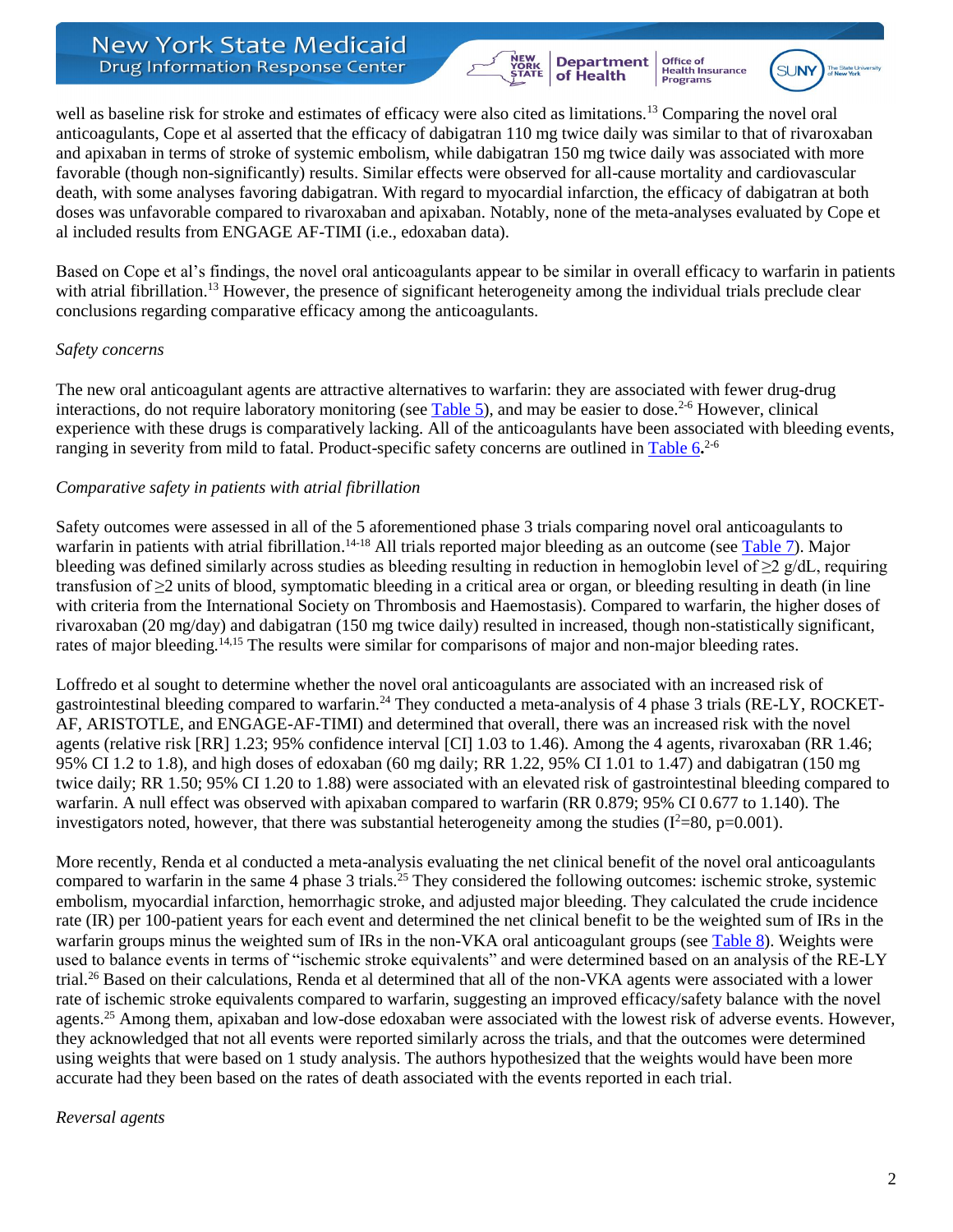



Not all of the anticoagulants have specific or established antidotes (see [Table 9\)](#page-16-0). Per Ansell, most authorities recommend use of prothrombin complex concentrates (e.g., Kcentra®; containing factors II, VII, IX, X, and proteins C and S) to manage life-threatening bleeding with the novel oral anticoagulants, but the evidence to support their use in this regard is lacking.<sup>27,28</sup> At this time, only dabigatran has a specific reversal agent: idarucizumab (Praxbind®).<sup>29</sup> Two other antidotes are in development and currently in phase 3 trials: andexanet, a truncated form of factor Xa, and ciraparantag, a synthetic small molecule targeted to reverse direct thrombin inhibitors, factor Xa inhibitors, and indirect inhibitor enoxaparin.<sup>30</sup>

### *Summary*

In summary, there are several novel oral anticoagulants to consider, alternative to VKA and parenteral agents. While all carry a risk of bleeding, there may be advantages compared to older agents with regard to ease of dosing, monitoring, and potential drug interactions. However, not all agents have specific or established antidotes, and clinical experience with these drugs is also limited. Further studies are necessary to better characterize their benefits and risks and place in therapy.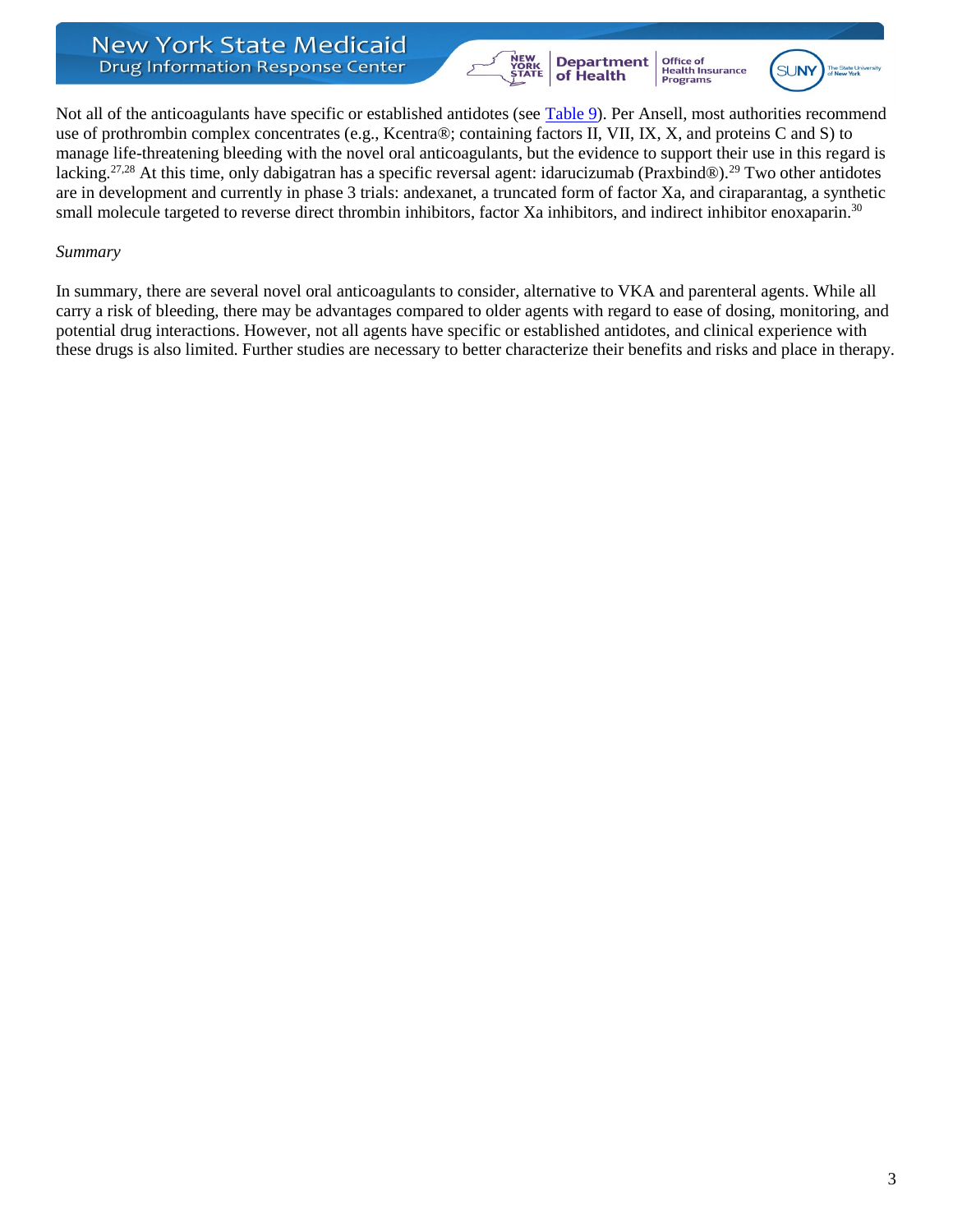

**Department**<br>of Health



The State University<br>of New York SUNY

# Table 1. FDA-approved uses and dosing of oral anticoagulants.<sup>2-6</sup>

<span id="page-3-0"></span>

| Drug name                                                    | <b>Mechanism of</b>          | <b>Product</b>                  | <b>FDA</b> indications<br><b>Adult dosage</b>                                                                                                                                                                                                                                                                                                                                                                            |                                                                                                                                                                                                                                                                                                                                                                       | <b>Special dosing considerations</b>                                                                                                                                                                                                                                                                              |
|--------------------------------------------------------------|------------------------------|---------------------------------|--------------------------------------------------------------------------------------------------------------------------------------------------------------------------------------------------------------------------------------------------------------------------------------------------------------------------------------------------------------------------------------------------------------------------|-----------------------------------------------------------------------------------------------------------------------------------------------------------------------------------------------------------------------------------------------------------------------------------------------------------------------------------------------------------------------|-------------------------------------------------------------------------------------------------------------------------------------------------------------------------------------------------------------------------------------------------------------------------------------------------------------------|
| (brand, manufacturer)                                        | action                       | availability                    |                                                                                                                                                                                                                                                                                                                                                                                                                          |                                                                                                                                                                                                                                                                                                                                                                       |                                                                                                                                                                                                                                                                                                                   |
| Apixaban<br>(Eliquis <sup>®</sup> , Bristol-Myers<br>Squibb) | Factor Xa<br>inhibitor       | $2.5$ and $5$ mg<br>tablets     | Reduction of the risk of stroke<br>and systemic embolism in<br>patients with nonvalvular<br>atrial fibrillation<br>Prophylaxis of DVT, which<br>may lead to PE, in patients<br>who have undergone hip or<br>knee replacement surgery<br>Treatment of DVT and PE<br>Reduction in risk of recurrent<br>$\bullet$<br>DVT and PE following initial<br>therapy                                                                | • Nonvalvular atrial<br>fibrillation: 5 mg twice<br>daily<br>• Prophylaxis of DVT<br>following hip/knee<br>replacement: 2.5 mg twice<br>daily<br>Treatment of DVT and PE:<br>10 mg twice daily for first<br>7 days, then 5 mg twice<br>daily<br>Reduction in risk of<br>recurrent DVT and PE: 2.5<br>mg twice daily                                                   | 2.5 mg twice daily<br>$\bullet$<br>recommended in patients<br>with 2 or more of following:<br>age $\geq$ 80 years, body weight<br>$\leq 60$ kg, Scr $\geq 1.5$ mg/dL<br>Avoid use in patients with<br>$\bullet$<br>severe hepatic impairment<br>May be taken with or without<br>food                              |
| Dabigatran<br>(Pradaxa®, Boehringer<br>Ingelheim)            | Direct thrombin<br>inhibitor | 75, 110, and 150<br>mg capsules | Reduction of the risk of stroke<br>and systemic embolism in<br>patients with nonvalvular<br>atrial fibrillation<br>• Prophylaxis of DVT and PE in<br>patients who have undergone<br>hip replacement surgery<br>• Treatment of DVT and PE in<br>patients previously treated<br>with a parenteral<br>anticoagulant for 5-10 days<br>Reduction in risk of recurrent<br>$\bullet$<br>DVT and PE following initial<br>therapy | • Nonvalvular atrial<br>fibrillation: 150 mg twice<br>daily<br>Prophylaxis of DVT and<br>PE following hip<br>replacement: 110 mg on<br>first day, then 220 mg once<br>daily<br>• Treatment of DVT and PE:<br>150 mg twice daily after 5-<br>10 days of parenteral<br>anticoagulation<br>$\bullet$ Reduction in risk of<br>recurrent DVT and PE: 150<br>mg twice daily | Nonvalvular atrial<br>$\bullet$<br>fibrillation: 75 mg twice<br>daily recommended in<br>patients with Clcr 15-30<br>mL/min<br>All other indications: dosing<br>$\bullet$<br>recommendations for patients<br>with Clcr $\leq$ 30 mL/min or on<br>dialysis are not provided<br>May be taken with or without<br>food |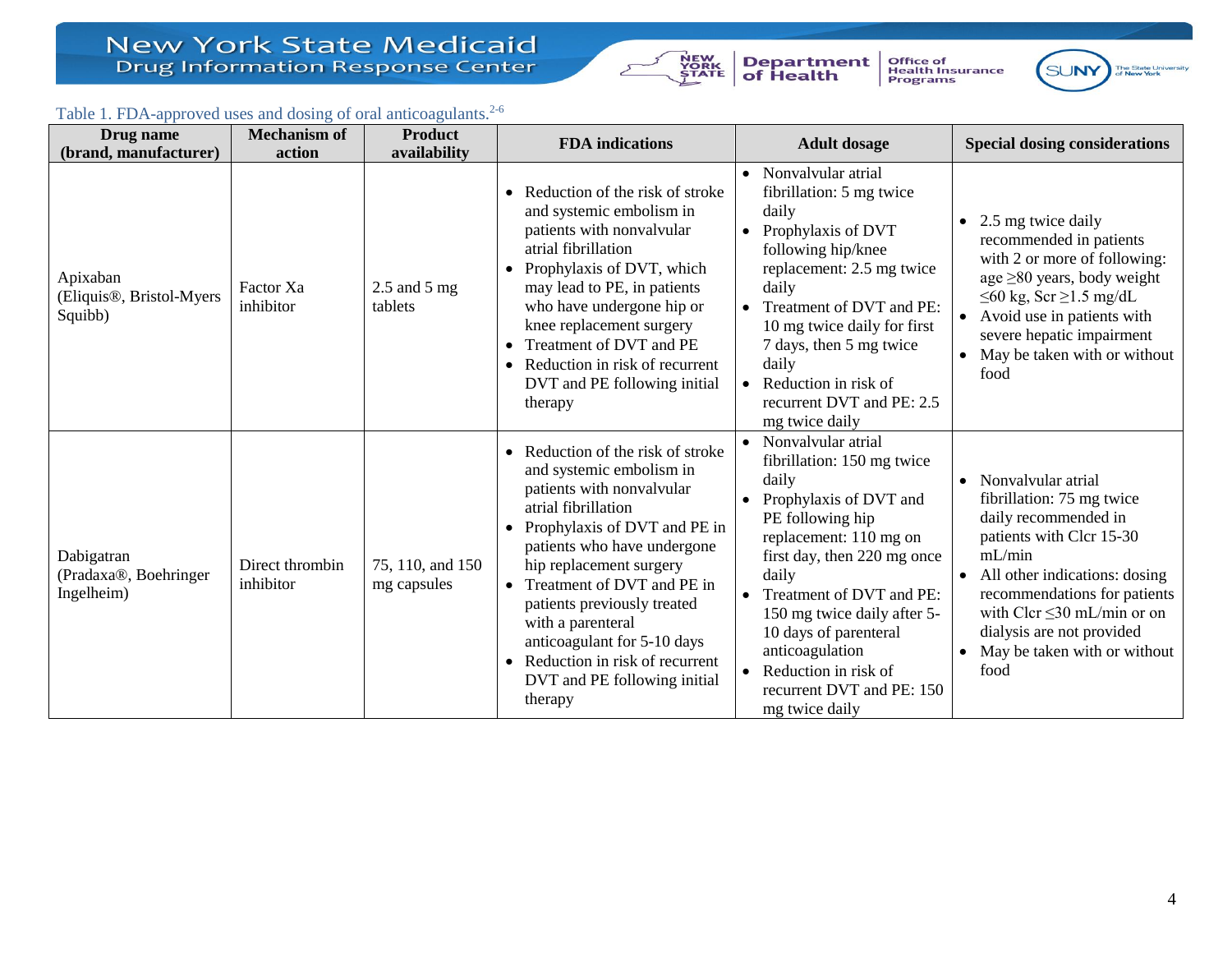

**Department**<br>of Health



SUNY The State University<br>of New York

| Drug name<br>(brand, manufacturer)              | <b>Mechanism of</b><br>action | <b>Product</b><br>availability | <b>FDA</b> indications                                                                                                                                                                                                                                                                                                              | <b>Adult dosage</b>                                                                                                                                                                                                                                                                                                            | <b>Special dosing considerations</b>                                                                                                                                                                                                                                                                                                                                                                                                             |
|-------------------------------------------------|-------------------------------|--------------------------------|-------------------------------------------------------------------------------------------------------------------------------------------------------------------------------------------------------------------------------------------------------------------------------------------------------------------------------------|--------------------------------------------------------------------------------------------------------------------------------------------------------------------------------------------------------------------------------------------------------------------------------------------------------------------------------|--------------------------------------------------------------------------------------------------------------------------------------------------------------------------------------------------------------------------------------------------------------------------------------------------------------------------------------------------------------------------------------------------------------------------------------------------|
| Edoxaban<br>(Savaysa®, Daiichi<br>Sankyo)       | Factor Xa<br>inhibitor        | 15, 30, and 60<br>mg tablets   | Reduction of the risk of stroke<br>and systemic embolism in<br>patients with nonvalvular<br>atrial fibrillation<br>Treatment of DVT and PE in<br>$\bullet$<br>patients previously treated<br>with a parenteral<br>anticoagulant for 5-10 days                                                                                       | • Nonvalvular atrial<br>fibrillation: 60 mg once<br>daily<br>• Treatment of DVT and PE:<br>60 mg once daily                                                                                                                                                                                                                    | • Nonvalvular atrial<br>fibrillation: do not use drug if<br>$Clcr > 95$ mL/min; reduce<br>dose to 30 mg once daily for<br>patients with Clcr 15-50<br>mL/min<br>Treatment of DVT and PE:<br>30 mg once daily for patients<br>with Clcr 15-50 mL/min or<br>body weight $\leq 60$ kg, or if<br>using certain P-gp inhibitors<br>• Avoid use in patients with<br>moderate or severe hepatic<br>impairment<br>• May be taken with or without<br>food |
| Rivaroxaban<br>(Xarelto <sup>®</sup> , Janssen) | Factor Xa<br>inhibitor        | 10, 15, and 20<br>mg tablets   | • Reduction of the risk of stroke<br>and systemic embolism in<br>patients with nonvalvular<br>atrial fibrillation<br>Prophylaxis of DVT, which<br>$\bullet$<br>may lead to PE, in patients<br>undergoing hip or knee<br>replacement surgery<br>Treatment of DVT and PE<br>$\bullet$<br>Reduction in risk of recurrent<br>DVT and PE | • Nonvalvular atrial<br>fibrillation: 20 mg once<br>daily in the evening<br>• Prophylaxis of DVT<br>following hip/knee<br>replacement: 10 mg once<br>daily<br>• Treatment of DVT and PE:<br>15 mg twice daily for first<br>21 days, then 20 mg daily<br>$\bullet$ Reduction in risk of<br>recurrent DVT and PE: 20<br>mg daily | • Nonvalvular atrial<br>fibrillation: 15 mg daily in<br>patients with Clcr 15-50<br>mL/min<br>Other indications: Avoid use<br>$\bullet$<br>in patients with Clcr $<$ 30<br>mL/min<br>• Avoid use in patients with<br>moderate or severe hepatic<br>impairment<br>• Take 15 and 20 mg tablets<br>with food, 10 mg with or<br>without food                                                                                                         |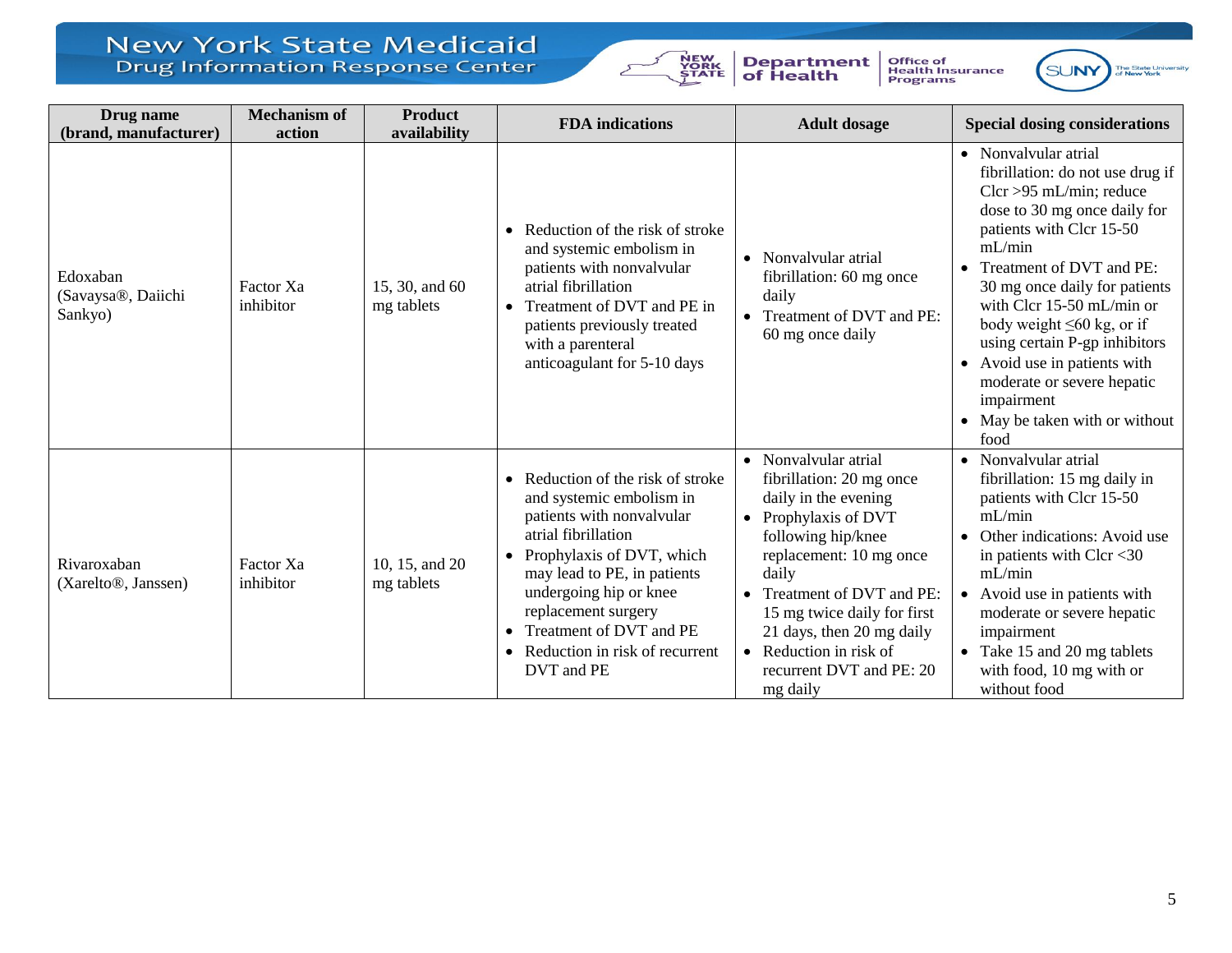

**Department**<br>of Health





| Drug name<br>(brand, manufacturer)                             | <b>Mechanism of</b><br>action | <b>Product</b><br>availability                      | <b>FDA</b> indications                                                                                                                                                                                                                                                          | <b>Adult dosage</b>                      | <b>Special dosing considerations</b>                                                                                                                                                                                        |
|----------------------------------------------------------------|-------------------------------|-----------------------------------------------------|---------------------------------------------------------------------------------------------------------------------------------------------------------------------------------------------------------------------------------------------------------------------------------|------------------------------------------|-----------------------------------------------------------------------------------------------------------------------------------------------------------------------------------------------------------------------------|
| Warfarin<br>(Coumadin <sup>®</sup> , Bristol-<br>Myers Squibb) | Vitamin K<br>antagonist       | 1, 2, 2.5, 3, 4, 5,<br>6, 7.5, and 10 mg<br>tablets | Treatment and prevention of<br><b>VTE</b><br>Treatment and prevention of<br>thromboembolic<br>complications associated with<br>atrial fibrillation and/or<br>cardiac valve replacement<br>Reduction in risk of death,<br>recurrent MI, and<br>thromboembolic events after<br>MI | Individualize and adjust based<br>on INR | • No dose adjustment<br>necessary in renal<br>impairment<br>• Use caution in patients with<br>hepatic impairment<br>Avoid in pregnancy<br>Caution ingestion of vitamin<br>K-containing foods and<br>interacting medications |

Clcr=creatinine clearance; DVT=deep vein thrombosis; FDA=Food and Drug Administration; INR=international normalized ratio; MI=myocardial infarction; P-gp=p-glycoprotein; PE=pulmonary embolism; Scr=serum creatinine; VTE=venous thromboembolism

| Table 2. ACCP 2012 recommendations on antithrombotic therapy for selected conditions, with 2016 update on treatment of VTE. <sup>1,7-11</sup> |
|-----------------------------------------------------------------------------------------------------------------------------------------------|
|-----------------------------------------------------------------------------------------------------------------------------------------------|

<span id="page-5-0"></span>

| <b>Condition</b>                       | <b>ACCP</b> recommendations                                                                                                 |  |  |  |
|----------------------------------------|-----------------------------------------------------------------------------------------------------------------------------|--|--|--|
|                                        | • THA/TKA: Use 1 of the following: LMWH, fondaparinux, dabigatran, apixaban, rivaroxaban, low-dose UFH, VKA, aspirin, or    |  |  |  |
|                                        | IPCD. LMWH preferred to all, irrespective of IPCD. Minimum duration 10 to 14 days.                                          |  |  |  |
| $VTE$ prevention – orthopedic          | • Hip fracture surgery: Use 1 of the following: LMWH, fondaparinux, low-dose UFH, VKA, aspirin, or IPCD. LMWH               |  |  |  |
|                                        | preferred to all, irrespective of IPCD.                                                                                     |  |  |  |
| surgery                                | • Consider extending duration of therapy to 35 days post-operatively for major surgery.                                     |  |  |  |
|                                        | • For patients at increased risk of bleeding, consider IPCD or no prophylaxis.                                              |  |  |  |
|                                        | • For patients with contraindications to suggested drugs or mechanical therapy, place IVC filter.                           |  |  |  |
|                                        | • Mechanical prophylaxis with IPCD preferred for low-risk VTE $(1.5\%)$ .                                                   |  |  |  |
|                                        | • LMWH, low-dose UFH, or IPCD recommended for moderate-risk VTE $(\sim 3\%)$ .                                              |  |  |  |
| $VTE$ prevention – non-orthopedic      | • LMWH or low-dose UFH in conjunction with IPCD recommended for high-risk VTE $(-6\%)$ .                                    |  |  |  |
| surgery<br>(general, abdominal-pelvic) | • For patients at high risk of bleeding, consider IPCD.                                                                     |  |  |  |
|                                        | • Consider extending duration of therapy to 4 weeks with LMWH in patients at high risk for VTE with cancer.                 |  |  |  |
|                                        | • No mention of novel oral anticoagulants.                                                                                  |  |  |  |
|                                        | • Pharmacologic prophylaxis only recommended for acutely ill patients at increased risk of VTE who are not bleeding/without |  |  |  |
| $VTE$ prevention – medical (non-       | high risk for bleeding.                                                                                                     |  |  |  |
| surgical)                              | • Recommended drugs: LMWH, low-dose UFH (BID or TID), or fondaparinux.                                                      |  |  |  |
|                                        | • No mention of novel oral anticoagulants.                                                                                  |  |  |  |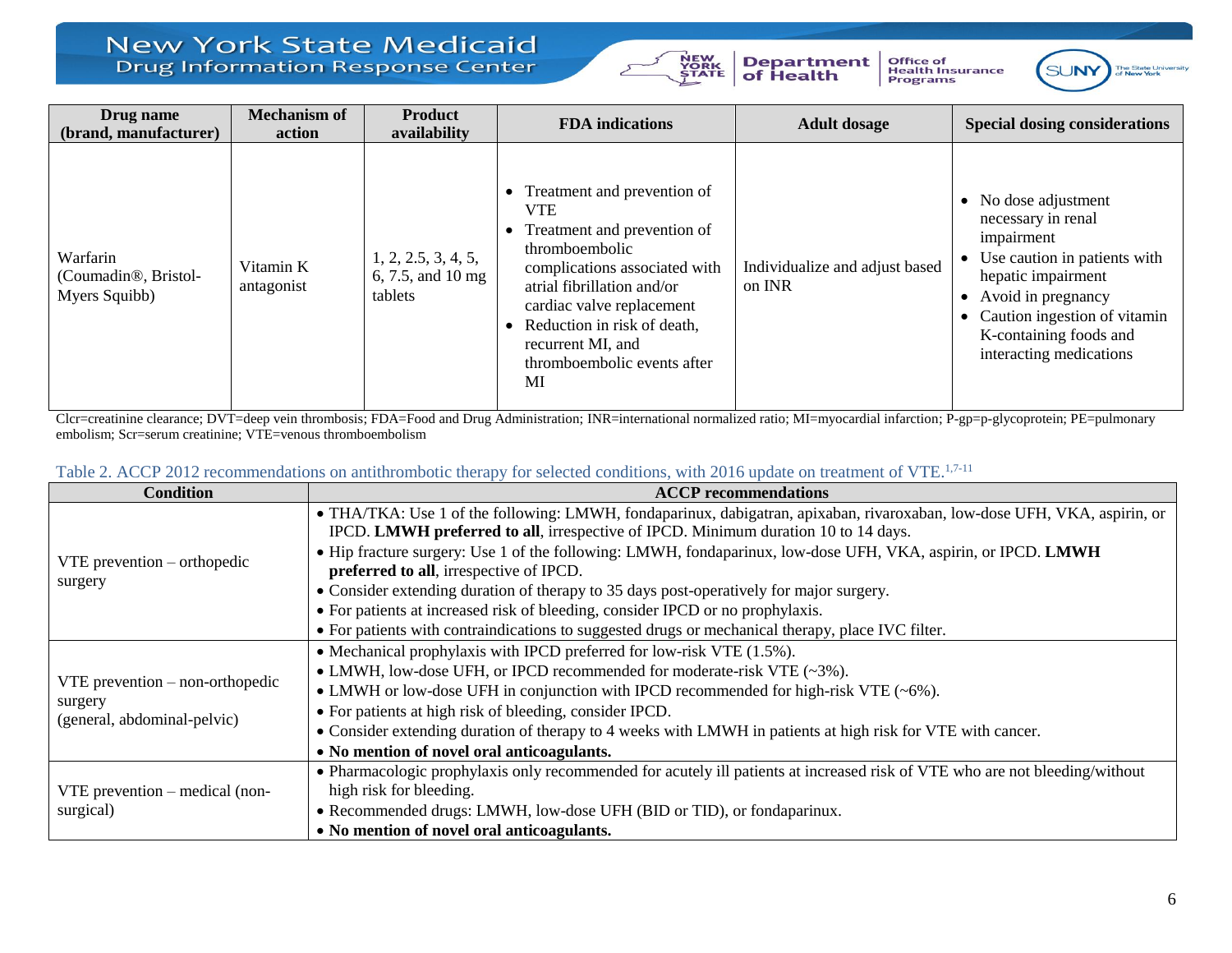





| <b>Condition</b>  | <b>ACCP</b> recommendations                                                                                                                                                                                                                                                                                                                                                                                                                                                                                                                                                                                                                                                                                                                                                                                                                                                                                                    |  |  |  |  |
|-------------------|--------------------------------------------------------------------------------------------------------------------------------------------------------------------------------------------------------------------------------------------------------------------------------------------------------------------------------------------------------------------------------------------------------------------------------------------------------------------------------------------------------------------------------------------------------------------------------------------------------------------------------------------------------------------------------------------------------------------------------------------------------------------------------------------------------------------------------------------------------------------------------------------------------------------------------|--|--|--|--|
|                   | • DVT of the leg or PE, no cancer: dabigatran, rivaroxaban, apixaban, or edoxaban recommended over VKA for long-<br>term (3 months) therapy. VKA therapy recommended over LMWH. Note: initial parenteral anticoagulant therapy is<br>administered before dabigatran and edoxaban, but is not given before rivaroxaban and apixaban, and is overlapped with VKA<br>therapy.<br>• DVT of the leg or PE, with cancer: LMWH recommended over VKA therapy, dabigatran, rivaroxaban, apixaban, or<br>edoxaban.<br>• DVT of the leg (proximal) or PE, unprovoked: in patients who stop anticoagulant therapy, aspirin recommended over no<br>aspirin, if not contraindicated, to prevent recurrent VTE.                                                                                                                                                                                                                               |  |  |  |  |
| VTE treatment*    | • Duration of therapy:<br>3 months for patients with proximal DVT of the leg or PE provoked by surgery or nonsurgical transient risk factor.<br>$\circ$<br>3 months for patients with isolated distal DVT of the leg provoked by surgery or nonsurgical transient risk factor.<br>3 months for patients with second unprovoked VTE and high bleeding risk.<br>$\circ$<br>At least 3 months for patients with unprovoked DVT of the leg (proximal or distal) or PE – patients should be re-<br>$\circ$<br>evaluated for risk-benefit ratio of extended therapy at 3 months.<br>At least 3 months for patients with second unprovoked VTE and moderate bleeding risk.<br>Extended therapy (no scheduled stop date) for patients with first DVT of the leg or PE that is unprovoked and with low<br>or moderate bleeding risk.<br>Extended therapy for patients with second unprovoked VTE and with low bleeding risk.<br>$\circ$ |  |  |  |  |
|                   | Extended therapy for patients with DVT of the leg or PE and active cancer, with or without high bleeding risk.<br>$\circ$                                                                                                                                                                                                                                                                                                                                                                                                                                                                                                                                                                                                                                                                                                                                                                                                      |  |  |  |  |
|                   | • Dabigatran preferred to VKA in patients with history of ischemic stroke and atrial fibrillation.                                                                                                                                                                                                                                                                                                                                                                                                                                                                                                                                                                                                                                                                                                                                                                                                                             |  |  |  |  |
| Stroke prevention | • If intolerant of dabigatran or VKA, combination aspirin with clopidogrel recommended.                                                                                                                                                                                                                                                                                                                                                                                                                                                                                                                                                                                                                                                                                                                                                                                                                                        |  |  |  |  |
|                   | • No mention of other novel oral anticoagulants.                                                                                                                                                                                                                                                                                                                                                                                                                                                                                                                                                                                                                                                                                                                                                                                                                                                                               |  |  |  |  |

BID=twice daily; DVT=deep vein thrombosis; IPCD=intermittent pneumatic compression device; IV=intravenous; IVC=inferior vena cava; LMWH=low molecular weight heparin; PE=pulmonary embolism; SC=subcutaneous; THA=total hip arthroplasty; TID=3 times daily; TKA=total knee arthroplasty; UFH=unfractionated heparin; VKA=vitamin K antagonist; VTE=venous thromboembolism

\*Represents updated recommendations, published in 2016.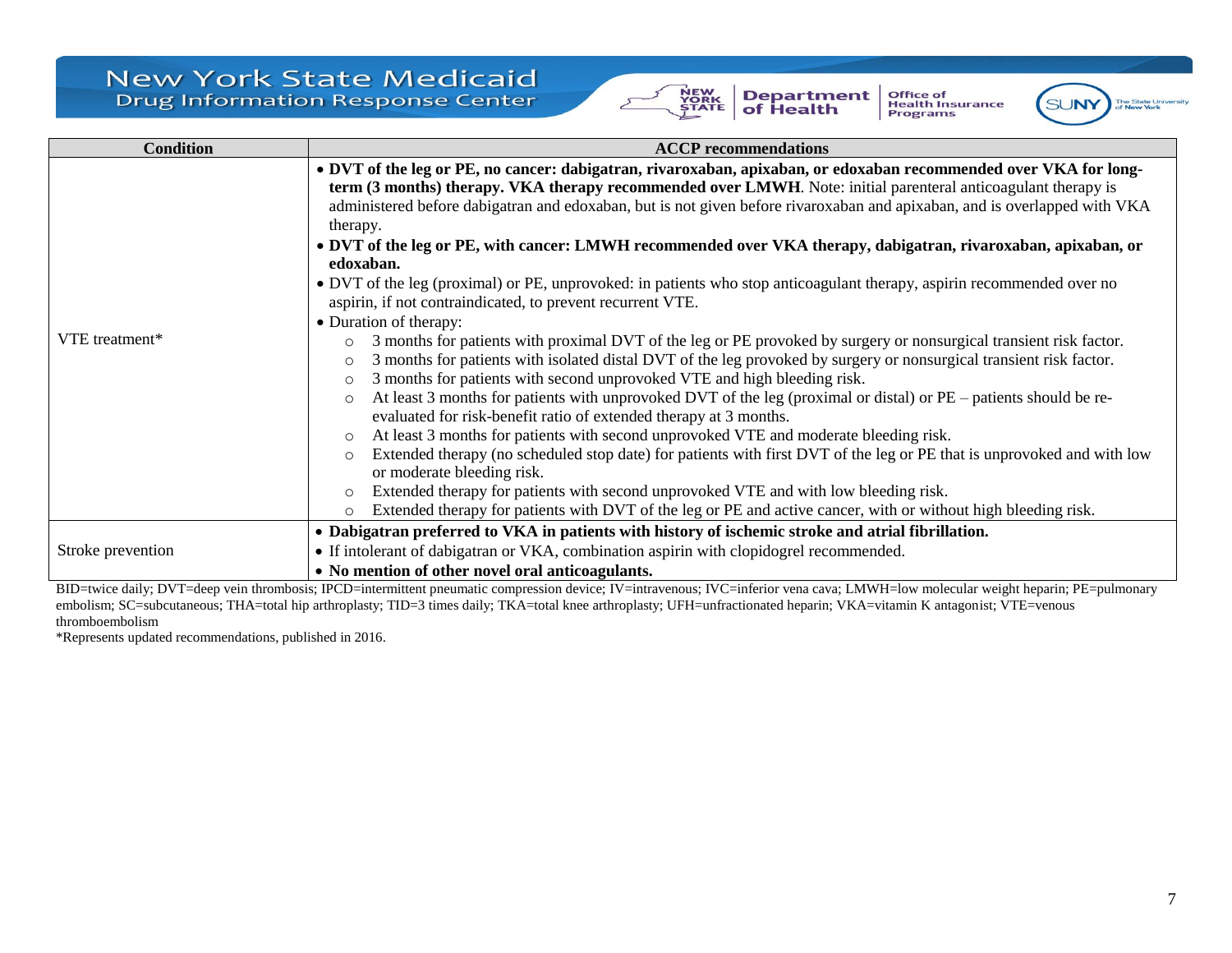



## <span id="page-7-0"></span>Table 3. Factors to consider when choosing initial and long-term therapy for VTE. Adapted from the ACCP 2016 guideline on VTE treatment.<sup>11</sup>

| Factor                                    | <b>Preferred anticoagulant</b>                            | <b>ACCP</b> comments                                                                                                                                                                                                                                                                                   |
|-------------------------------------------|-----------------------------------------------------------|--------------------------------------------------------------------------------------------------------------------------------------------------------------------------------------------------------------------------------------------------------------------------------------------------------|
| Cancer                                    | <b>LMWH</b>                                               | More so if: just diagnosed, extensive VTE, metastatic cancer, very<br>symptomatic, vomiting, or on cancer chemotherapy.                                                                                                                                                                                |
| Parenteral therapy<br>to be avoided       | Rivaroxaban, apixaban                                     | VKA, dabigatran, and edoxaban require initial parenteral therapy.                                                                                                                                                                                                                                      |
| Once daily oral<br>therapy preferred      | Rivaroxaban, edoxaban, VKA                                | $-$                                                                                                                                                                                                                                                                                                    |
| Liver disease and<br>coagulopathy         | <b>LMWH</b>                                               | NOACs contraindicated if INR raised because of liver disease; VKA<br>difficult to control and INR may not reflect antithrombotic effect.                                                                                                                                                               |
| Renal disease and<br>$Clcr < 30$ mL/min   | <b>VKA</b>                                                | NOACs and LMWH contraindicated with severe renal impairment.<br>Dosing of NOACs with levels of renal impairment differ with the<br>NOAC and among institutions.                                                                                                                                        |
| CAD                                       | VKA, rivaroxaban, apixaban,<br>edoxaban                   | Coronary artery events appear to occur more often with dabigatran<br>than with VKA. This has not been seen with the other NOACs, and<br>they have demonstrated efficacy for CAD. Antiplatelet therapy<br>should be avoided if possible in patients on anticoagulants because<br>of increased bleeding. |
| Dyspepsia or<br>history of GI<br>bleeding | VKA, apixaban                                             | Dabigatran increased dyspepsia. Dabigatran, rivaroxaban, and<br>edoxaban may be associated with more GI bleeding than VKA.                                                                                                                                                                             |
| Poor adherence                            | <b>VKA</b>                                                | INR monitoring can help to detect problems. However, some<br>patients may be more adherent with an NOAC because it is less<br>complex.                                                                                                                                                                 |
| Thrombolytic<br>therapy use               | <b>UFH</b> infusion                                       | Greater experience with its use in patients treated with<br>thrombolytics.                                                                                                                                                                                                                             |
| Reversal agent<br>needed                  | VKA, UFH                                                  | $-$                                                                                                                                                                                                                                                                                                    |
| Pregnancy or<br>pregnancy risk            | <b>LMWH</b>                                               | Potential for other agents to cross the placenta.                                                                                                                                                                                                                                                      |
| Cost, coverage,<br>licensing              | Varies among regions and with<br>individual circumstances |                                                                                                                                                                                                                                                                                                        |

ACCP=American College of Chest Physicians; CAD=coronary artery disease; Clcr=creatinine clearance; GI=gastrointestinal; INR=international normalized ratio; LMWH=low molecular weight heparin; NOACs=novel oral anticoagulants (i.e., apixaban, dabigatran, edoxaban, rivaroxaban); UFH=unfractionated heparin; VKA=vitamin K antagonist; VTE=venous thromboembolism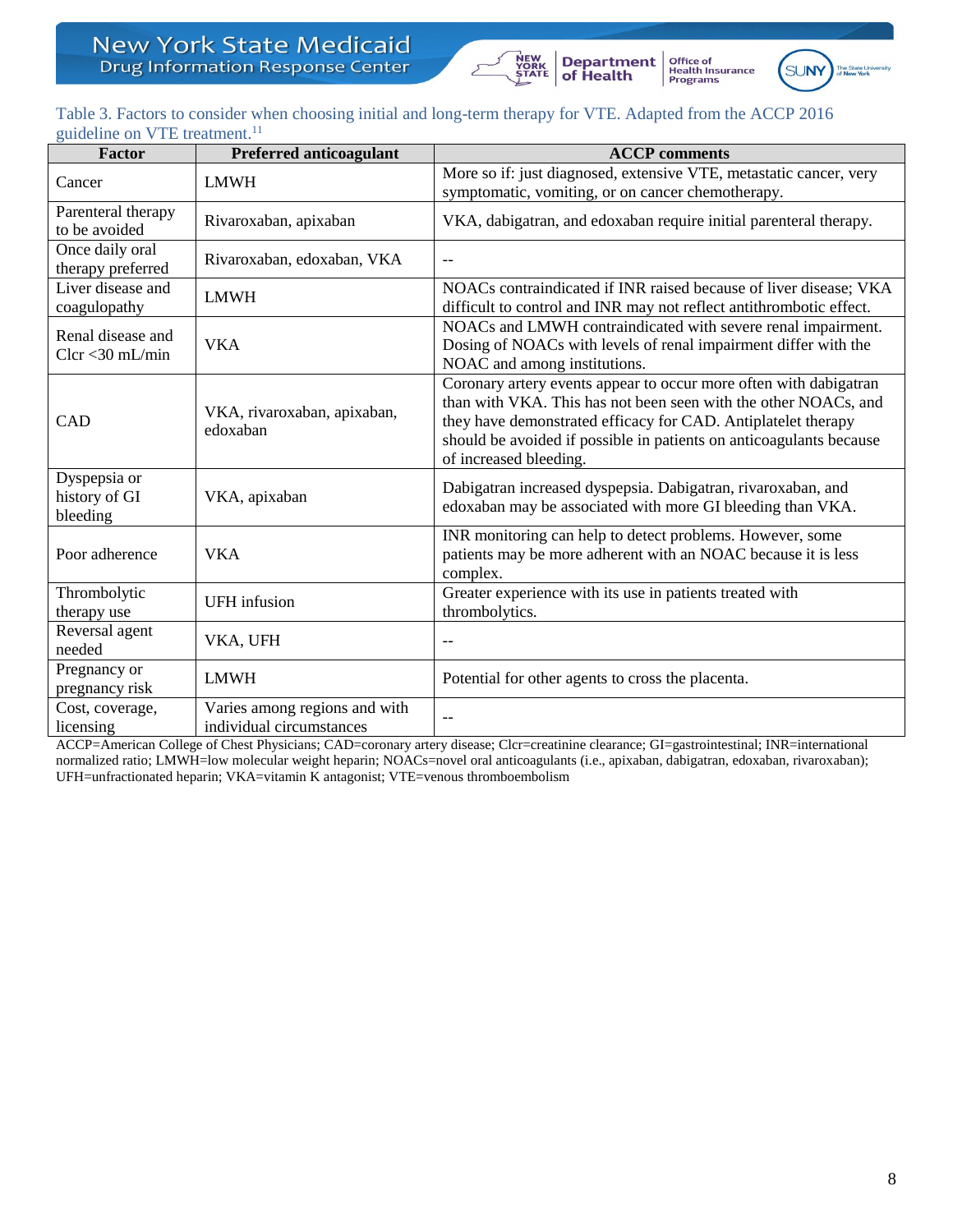

Office of<br>Health Insurance<br>Programs



### Table 4. Published phase 3 trials comparing novel oral anticoagulants to warfarin in patients with atrial fibrillation.<sup>14-22</sup>

<span id="page-8-0"></span>

| <b>Study</b>     | Design,<br>duration                                            | Population                                                                                                                                                                                                                                                                                            | <b>Intervention</b>                                                                                                                                                                                 | <b>Endpoints</b>                                                                                           | <b>Selected baseline</b><br>characteristics                                                                     | <b>Outcomes</b>                                                                                                                                                                                                                                                                                                                                                                                                                                                                            |
|------------------|----------------------------------------------------------------|-------------------------------------------------------------------------------------------------------------------------------------------------------------------------------------------------------------------------------------------------------------------------------------------------------|-----------------------------------------------------------------------------------------------------------------------------------------------------------------------------------------------------|------------------------------------------------------------------------------------------------------------|-----------------------------------------------------------------------------------------------------------------|--------------------------------------------------------------------------------------------------------------------------------------------------------------------------------------------------------------------------------------------------------------------------------------------------------------------------------------------------------------------------------------------------------------------------------------------------------------------------------------------|
| <b>RE-LY</b>     | MC, RCT, non-<br>inferiority<br>Median: 2 years                | $n=18,113$ patients aged<br>$\geq$ 18 yr with atrial<br>fibrillation and $\geq 1$ of<br>following:<br>• previous stroke or<br><b>TIA</b><br>$\bullet$ LVEF <40%<br>• NYHA class II or<br>higher within past 6<br>months<br>• age $\geq$ 75 yr or 65-74 yr<br>with DM, HTN, or<br>CAD                  | Dabigatran 110 mg BID<br>$(n=6,015)$<br>Dabigatran 150 mg BID<br>$(n=6,076)$<br>Warfarin, dose adjusted<br>to INR 2-3<br>$(n=6,022)$<br>Concurrent ASA or other<br>antiplatelet agents<br>permitted | 1°: stroke or systemic<br>embolism<br>2°: stroke, death, MI,<br>PE, hospitalization                        | $\bullet$ Mean age: 71 yr<br>$\bullet$ Gender: 63.6% male<br>• Mean CHADS <sub>2</sub><br>score: $2.1$          | 1°: (dabigatran vs.<br>warfarin, event rates in<br>$\frac{\%}{yr}$<br>• 110 mg: 1.53% vs.<br>1.69%; RR 0.91, 95% CI<br>0.74 to 1.11<br>• 150 mg: $1.11\%$ vs.<br>1.69%; RR 0.66, 95% CI<br>0.53 to 0.82<br>$2^{\circ}$ : (dabigatran 150 vs.<br>warfarin, RR and 95% CI)<br>• Stroke: $0.64$ (0.51 to<br>0.81)<br>• MI: 1.38 (1.00 to 1.91)<br>• PE: 1.61 (0.76 to 3.42)<br>• Hospitalization: 0.97<br>$(0.92 \text{ to } 1.03)$<br>• Death (all-cause): 0.88<br>$(0.77 \text{ to } 1.00)$ |
| <b>ROCKET AF</b> | MC, DB, DD,<br>RCT, non-<br>inferiority<br>Median: 590<br>days | $n=14,264$ patients aged<br>$\geq$ 18 yr with nonvalvular<br>atrial fibrillation and<br>CHADS <sub>2</sub> score $\geq$ 2; i.e.:<br>· history of stroke, TIA,<br>or systemic embolism,<br>or $\geq$ 2 of following:<br>• HF or LVEF $\leq$ 35%<br>$\bullet$ HTN<br>• age $\geq 75$ yr<br>$\bullet$ DM | Rivaroxaban 20 mg daily,<br>or 15 mg daily if Clcr 30-<br>49 mL/min<br>$(n=7,131)$<br>Warfarin, dose adjusted<br>to INR 2-3<br>$(n=7,133)$                                                          | $1^\circ$ : composite of<br>stroke and systemic<br>embolism<br>2°: stroke, systemic<br>embolism, death, MI | $\bullet$ Median age: 73 yr<br>$\bullet$ Gender: 60.3% male<br>$\bullet$ Mean CHADS <sub>2</sub><br>score: 3.47 | 1°: (rivaroxaban vs.<br>warfarin, number of events)<br>• ITT: 269 vs. 306; HR<br>0.88, 95% CI 0.75 to 1.03<br>• PP: 188 vs. 241; HR<br>0.79, 95% CI 0.66 to 0.96<br>2°: (rivaroxaban vs.<br>warfarin, HR and 95% CI)<br>$\bullet$ Stroke: 0.85 (0.70 to<br>1.03)<br>· Systemic embolism: 0.23<br>$(0.09 \text{ to } 0.61)$<br>• MI: 0.81 (0.63 to 1.06)<br>• Death (all-cause): 0.85<br>$(0.70 \text{ to } 1.02)$                                                                          |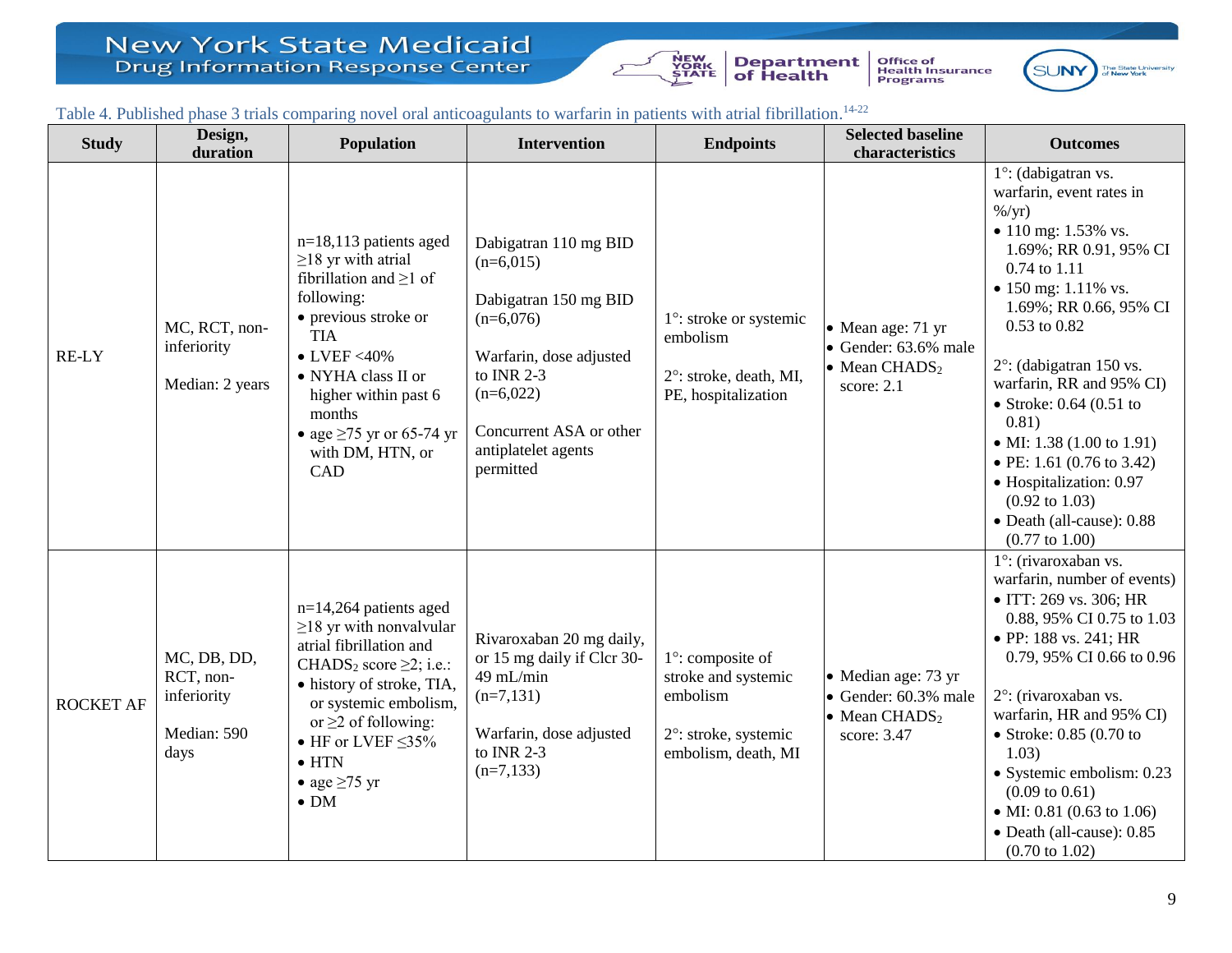

Office of<br>Health Insurance<br>Programs



| <b>Study</b>          | Design,<br>duration                                             | Population                                                                                                                                                                                                                                                           | <b>Intervention</b>                                                                                                                                                                                            | <b>Endpoints</b>                                                                                           | <b>Selected baseline</b><br>characteristics                                                            | <b>Outcomes</b>                                                                                                                                                                                                                                                                                                                                                                      |
|-----------------------|-----------------------------------------------------------------|----------------------------------------------------------------------------------------------------------------------------------------------------------------------------------------------------------------------------------------------------------------------|----------------------------------------------------------------------------------------------------------------------------------------------------------------------------------------------------------------|------------------------------------------------------------------------------------------------------------|--------------------------------------------------------------------------------------------------------|--------------------------------------------------------------------------------------------------------------------------------------------------------------------------------------------------------------------------------------------------------------------------------------------------------------------------------------------------------------------------------------|
| <b>J-ROCKET</b><br>AF | MC, DB, DD,<br>RCT, non-<br>inferiority<br>30 months            | $n=1,278$ patients aged<br>$\geq$ 20 yr with nonvalvular<br>atrial fibrillation and:<br>• history of stroke, TIA,<br>or non-CNS systemic<br>embolism, or $\geq 2$ of<br>following:<br>• HF or LVEF $\leq$ 35%<br>$\bullet$ HTN<br>• age $\geq 75$ yr<br>$\bullet$ DM | Rivaroxaban 15 mg daily,<br>or 10 mg daily if Clcr 30-<br>49 mL/min<br>$(n=639)$<br>Warfarin, dose adjusted<br>to INR 2-3 if age $\langle 70 \text{ yr}$<br>or INR 1.6-2.6 if age $\geq$ 70<br>yr<br>$(n=639)$ | $1^\circ$ : composite of<br>stroke and systemic<br>embolism<br>2°: stroke, systemic<br>embolism, death, MI | • Mean age: 71 yr<br>$\bullet$ Gender: 80.6% male<br>$\bullet$ Mean CHADS <sub>2</sub><br>score: 3.25  | 1°: (rivaroxaban vs.<br>warfarin, event rates in<br>$\frac{\%}{yr}$<br>• 1.26% vs. 2.61%, HR<br>0.49, 95% CI 0.24 to 1.00<br>2°: (rivaroxaban vs.<br>warfarin, HR and 95% CI)<br>• Stroke: $0.46$ (0.22 to<br>0.98)<br>• Systemic embolism: 1 vs.<br>1, HR not reported<br>$\bullet$ MI: 3 vs. 1, HR not<br>reported<br>• Death (all-cause): $7 \text{ vs. } 5$ ,<br>HR not reported |
| <b>ARISTOTLE</b>      | MC, DB, DD,<br>RCT, non-<br>inferiority<br>Median: 1.8<br>years | $n=18,201$ patients with<br>atrial fibrillation or<br>flutter and $\geq 1$ of<br>following:<br>• age $\geq 75$ yr<br>• previous stroke, TIA,<br>or systemic embolism<br>• symptomatic HF<br>within past 3 months<br>or LVEF <40%<br>$\bullet$ DM<br>$\bullet$ HTN    | Apixaban 5 mg BID or<br>2.5 mg BID if age $\geq 80$ yr,<br>body weight $\leq 60$ kg, or<br>$Scr \geq 1.5$ mg/dL<br>$(n=9,120)$<br>Warfarin, dose adjusted<br>to INR $2-3$<br>$(n=9,081)$                       | $1^\circ$ : stroke or systemic<br>embolism<br>$2^\circ$ : stroke, death, MI,<br>PE or DVT                  | • Median age: 70 yr<br>$\bullet$ Gender: 64.7% male<br>$\bullet$ Mean CHADS <sub>2</sub><br>score: 2.1 | 1°: (apixaban vs. warfarin,<br>event rates in %/yr)<br>• 1.27% vs. 1.60%; HR<br>0.79, 95% CI 0.66 to 0.95<br>2°: (apixaban vs. warfarin,<br>HR and 95% CI)<br>• Stroke: $0.79$ (0.65 to<br>0.95)<br>• MI: 0.88 (0.66 to 1.17)<br>• PE or DVT: 0.78 (0.29 to<br>2.10)<br>• Death (all-cause): 0.89<br>$(0.80 \text{ to } 0.998)$                                                      |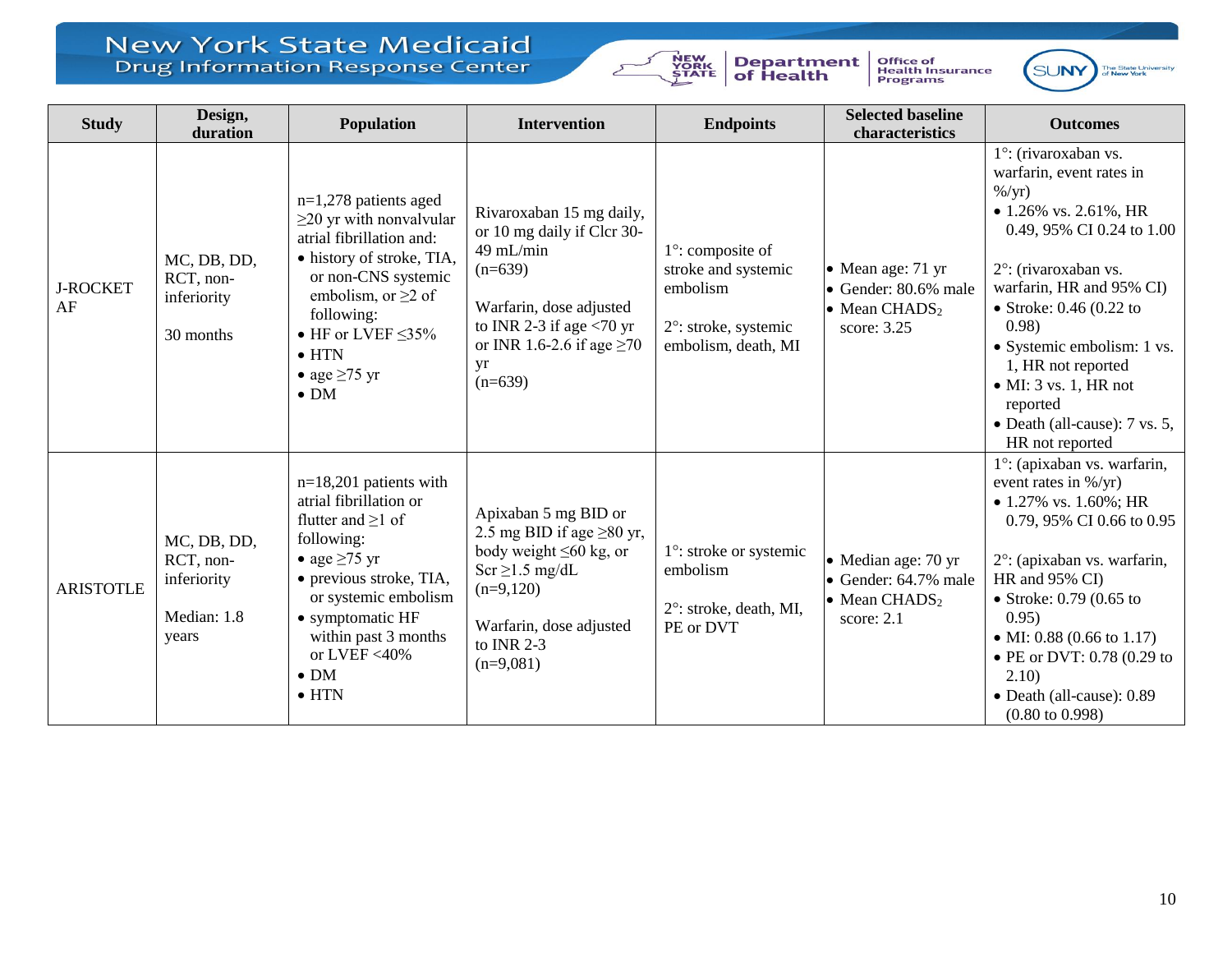

**Department**<br>of Health Office of<br>Health Insurance<br>Programs



| <b>Study</b>                    | Design,<br>duration                                            | <b>Population</b>                                                                                                                                                                                                                                                              | <b>Intervention</b>                                                                                                                                                                                                                                                           | <b>Endpoints</b>                                                                                                                                              | <b>Selected baseline</b><br>characteristics                                                                | <b>Outcomes</b>                                                                                                                                                                                                                                                                                                                                                                                                                                                          |
|---------------------------------|----------------------------------------------------------------|--------------------------------------------------------------------------------------------------------------------------------------------------------------------------------------------------------------------------------------------------------------------------------|-------------------------------------------------------------------------------------------------------------------------------------------------------------------------------------------------------------------------------------------------------------------------------|---------------------------------------------------------------------------------------------------------------------------------------------------------------|------------------------------------------------------------------------------------------------------------|--------------------------------------------------------------------------------------------------------------------------------------------------------------------------------------------------------------------------------------------------------------------------------------------------------------------------------------------------------------------------------------------------------------------------------------------------------------------------|
| <b>ENGAGE</b><br><b>AF-TIMI</b> | MC, DB, DD,<br>RCT, non-<br>inferiority<br>Median: 907<br>days | $n=21,105$ patients aged<br>$\geq$ 21 yr with atrial<br>fibrillation and<br>CHADS <sub>2</sub> score $\geq$ 2; i.e.:<br>• history of stroke, TIA,<br>or systemic embolism,<br>or $\geq$ 2 of following:<br>$\bullet$ HF<br>$\bullet$ HTN<br>• age $\geq 75$ yr<br>$\bullet$ DM | Edoxaban* 30 mg daily<br>$(n=7,034)$<br>Edoxaban* 60 mg daily<br>$(n=7,035)$<br>*Dose halved if Clcr 30-<br>50 mL/min, body weight<br>$\leq 60$ kg, or concurrent use<br>of verapamil, quinidine,<br>or dronedarone<br>Warfarin, dose adjusted<br>to INR $2-3$<br>$(n=7,036)$ | $1^\circ$ : time to first stroke<br>or systemic embolism<br>$2^\circ$ : composite of<br>stroke, systemic<br>embolism, and CV<br>death, major cardiac<br>event | • Median age: $72 \text{ yr}$<br>• Gender: 55.8% male<br>$\bullet$ Mean CHADS <sub>2</sub><br>score: $2.8$ | $1^\circ$ : (edoxaban vs. warfarin,<br>event rates in $\frac{1}{2}$ (yr)<br>• 30 mg: 1.61% vs. 1.50%;<br>HR 1.07, 95% CI 0.87 to<br>1.31<br>• 60 mg: 1.18% vs. 1.50%;<br>HR 0.79, 95% CI 0.63 to<br>0.99<br>$2^{\circ}$ : (edoxaban 60 mg vs.<br>warfarin, HR and 95% CI)<br>• Stroke: $0.88$ (0.75 to<br>1.03)<br>• Systemic embolism: 0.65<br>$(0.34 \text{ to } 1.24)$<br>$\bullet$ Cardiac event: 0.88 (0.81<br>to $0.97$ )<br>• Composite: $0.87$ (0.78 to<br>0.96) |

CAD=coronary artery disease; CHADS<sub>2</sub>=congestive heart failure, hypertension, age=75 years, diabetes mellitus, stroke – scoring system for estimating stroke risk; CI=confidence interval; Clcr=creatinine clearance; CV=cardiovascular; DB=double-blind; DD=double-dummy; DM=diabetes mellitus; DVT=deep vein thrombosis; HF=heart failure; HR=hazard ratio; HTN=hypertension; INR=international normalized ratio; ITT=intention-to-treat; LVEF=left ventricular ejection fraction; MC=multicenter; MI=myocardial infarction; NYHA=New York Heart Association; PE=pulmonary embolism; PP=per-protocol; RCT=randomized controlled trial; RR=relative risk; Scr=serum creatinine; TIA=transient ischemic attack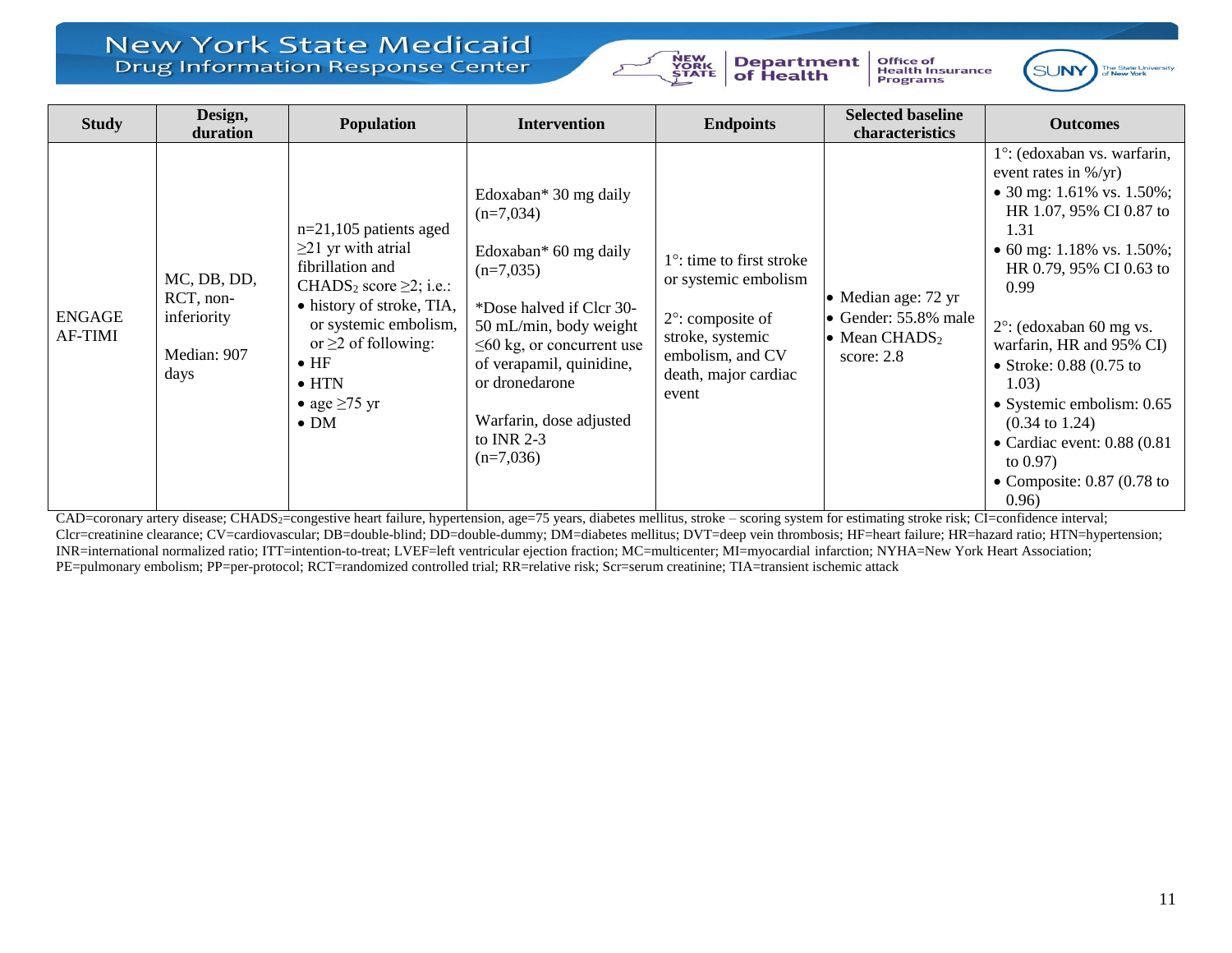<span id="page-11-0"></span>

| DI ug name<br>(brand, manufacturer)            | <b>Manufacturer recommendations</b>                                                         |  |  |  |
|------------------------------------------------|---------------------------------------------------------------------------------------------|--|--|--|
|                                                | • No laboratory parameters specified.                                                       |  |  |  |
| Apixaban                                       | • Apixaban may prolong PT, INR, and aPTT. Changes observed at the expected                  |  |  |  |
| (Eliquis <sup>®</sup> , Bristol-Myers Squibb)  | therapeutic dose are small, subject to much variability; thus, these tests are not useful   |  |  |  |
|                                                | in monitoring the anticoagulation effect of apixaban.                                       |  |  |  |
|                                                | • aPTT and ECT may provide an approximation of dabigatran's anticoagulant effect.           |  |  |  |
|                                                | • Advice cannot be provided on goal levels of aPTT, but the average time course curve       |  |  |  |
| Dabigatran                                     | for effects on aPTT (available in product labeling) can be used to estimate the time to     |  |  |  |
| (Pradaxa®, Boehringer Ingelheim)               | attain a particular level of aPTT.                                                          |  |  |  |
|                                                | • ECT is more specific measure of dabigatran than aPTT.                                     |  |  |  |
|                                                | • At recommended doses, dabigatran prolongs aPTT, ECT, and TT.                              |  |  |  |
| Edoxaban                                       | • No laboratory parameters specified.                                                       |  |  |  |
| (Savaysa®, Daiichi Sankyo)                     | • The anticoagulant effect cannot be reliably monitored with standard laboratory testing.   |  |  |  |
| Rivaroxaban                                    | • No laboratory parameters specified.                                                       |  |  |  |
| (Xarelto <sup>®</sup> , Janssen)               | • The anticoagulant effect cannot be reliably monitored with standard laboratory testing.   |  |  |  |
|                                                | $\bullet$ INR – obtain daily INR upon initiation until stable in the rapeutic range. Obtain |  |  |  |
| Warfarin                                       | subsequent measurements every 1 to 4 weeks. Perform additional measurements when            |  |  |  |
| (Coumadin <sup>®</sup> , Bristol-Myers Squibb) | warfarin products are interchanged, and when other medications are initiated,               |  |  |  |
|                                                | discontinued, or taken irregularly.                                                         |  |  |  |

**Department**<br>of Health

NEW<br>YORK<br>STATE

Office of<br>Health Insurance<br>Programs

SUNY

aPTT=activated partial thromboplastin time; ECT=ecarin clotting time; INR=international normalized ratio; PT=prothrombin time; TT=thrombin time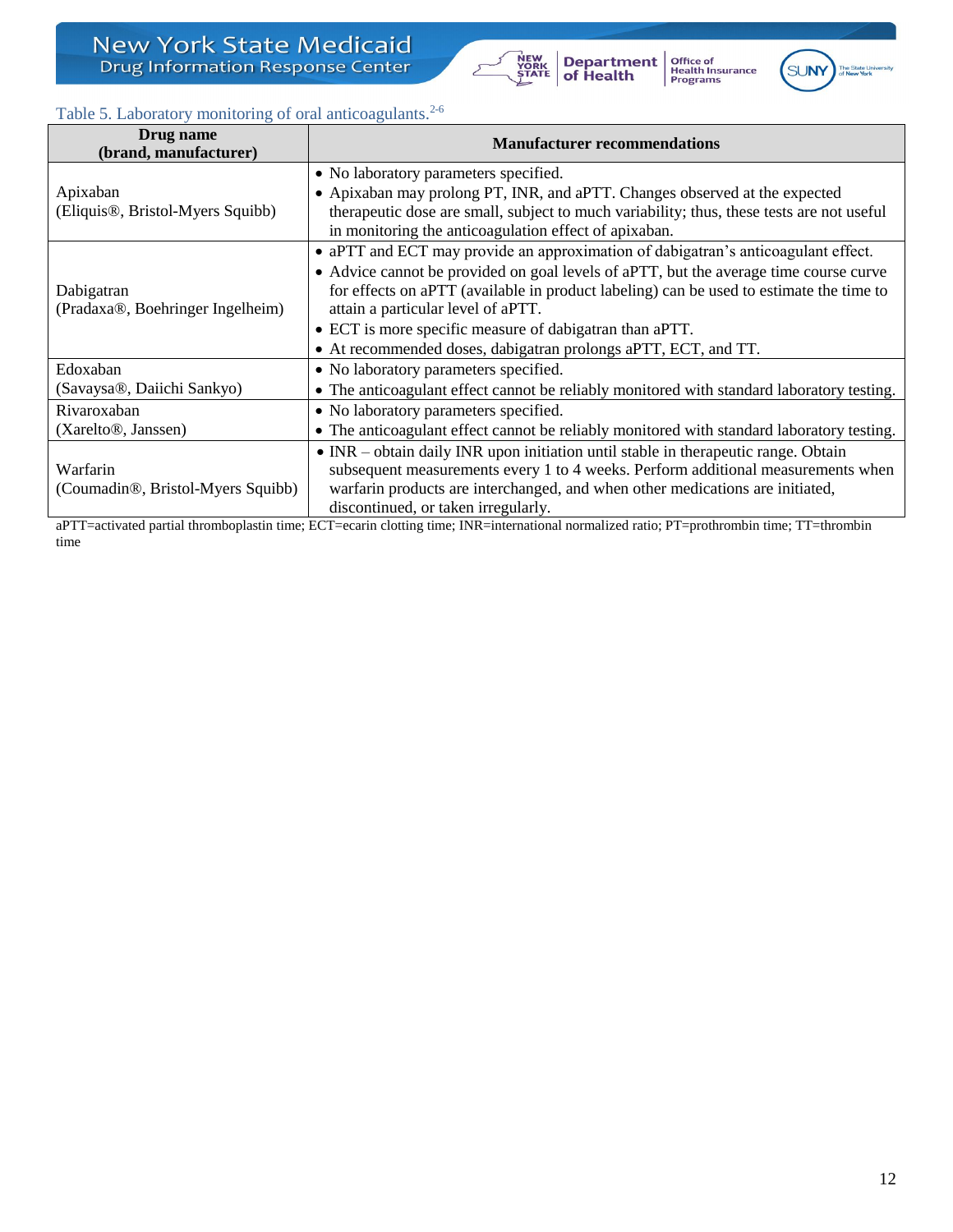

**Department**<br>of Health Office of<br>Health Insurance<br>Programs



### Table 6. Selected safety concerns of oral anticoagulants.<sup>2-6</sup>

<span id="page-12-0"></span>

| Drug name<br>(brand,<br>manufacturer)                         | <b>Boxed warnings</b>                                                                                                                               | <b>Contraindications</b>                                                                                                  | <b>Adverse reactions</b>                                                                                                                                                                                                                                                                | <b>Drug interactions</b>                                                                                                                                                                                                                                                                                                                                                                                                                          |
|---------------------------------------------------------------|-----------------------------------------------------------------------------------------------------------------------------------------------------|---------------------------------------------------------------------------------------------------------------------------|-----------------------------------------------------------------------------------------------------------------------------------------------------------------------------------------------------------------------------------------------------------------------------------------|---------------------------------------------------------------------------------------------------------------------------------------------------------------------------------------------------------------------------------------------------------------------------------------------------------------------------------------------------------------------------------------------------------------------------------------------------|
| Apixaban<br>(Eliquis <sup>®</sup> , Bristol-<br>Myers Squibb) | $\bullet$ Premature<br>discontinuation of the<br>drug increases the risk of<br>thrombotic events.<br>• Epidural or spinal<br>hematomas may occur in | • Active pathological<br>bleeding<br>• Severe hypersensitivity to<br>apixaban                                             | • Most common and most<br>serious: bleeding-related $(>1\%)$<br>• Hypersensitivity reactions<br>$(<1\%)$                                                                                                                                                                                | • Concomitant use of drugs affecting<br>hemostasis (e.g., ASA, other<br>anticoagulants, NSAIDs) - increased risk<br>of bleeding.<br>• Strong CYP3A4 and P-gp inhibitors<br>(e.g., ketoconazole, ritonavir,<br>clarithromycin) - increased exposure to<br>apixaban. Decrease dose to 2.5 mg twice<br>daily.<br>• Strong CYP3A4 and P-gp inducers (e.g.,<br>rifampin, carbamazepine) - decreased<br>exposure to apixaban. Avoid<br>concomitant use. |
| Dabigatran<br>(Pradaxa®, Boehringer<br>Ingelheim)             | patients receiving<br>neuraxial anesthesia or<br>undergoing spinal<br>puncture.                                                                     | • Active pathological<br>bleeding<br>• Severe hypersensitivity to<br>dabigatran<br>• Mechanical prosthetic<br>heart valve | • Most common: gastritis-like<br>symptoms (e.g., dyspepsia,<br>GERD, esophagitis, GI ulcer)<br>and bleeding $(>15\%)$<br>Risk of bleeding increases with<br>age<br>• Hypersensitivity reactions<br>$(<0.1\%)$<br>• Post-marketing: angioedema,<br>thrombocytopenia, esophageal<br>ulcer | • P-gp inducers (e.g., rifampin,<br>carbamazepine) – decreased exposure to<br>dabigatran. Avoid concomitant use.<br>• P-gp inhibitors dronedarone and<br>systemic ketoconazole (do not<br>extrapolate to other P-gp inhibitors)<br>o In patients with Clcr 30 to 50<br>mL/min, reduce dose of dabigatran to<br>75 mg twice daily.<br>$\circ$ In patients with Clcr <30 mL/min, do<br>not use dabigatran.                                          |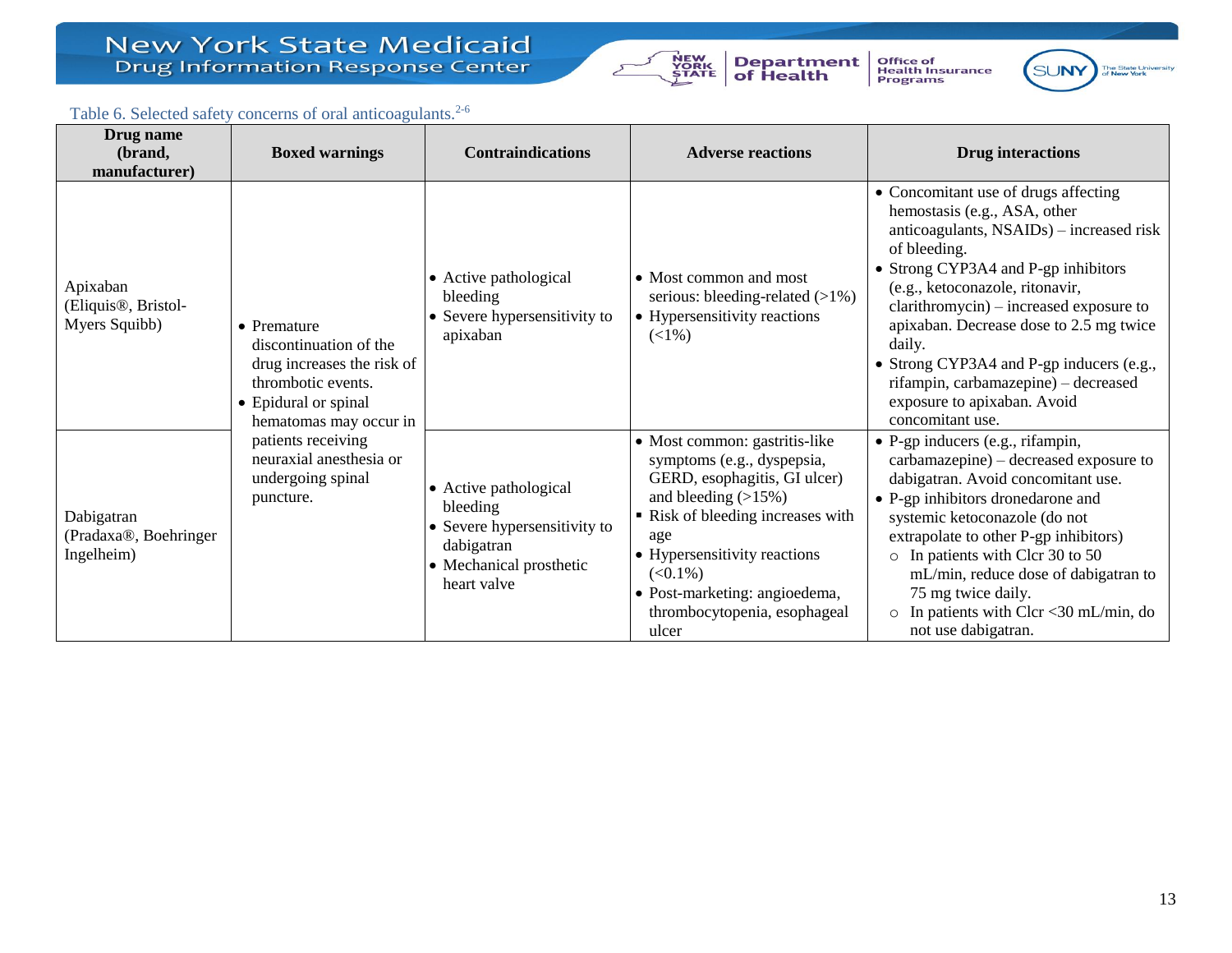**Drug name**



**Department**<br>of Health

Office of<br>Health Insurance<br>Programs



| Drug name<br>(brand,<br>manufacturer)           | <b>Boxed warnings</b>                                                                                                                                                                                                                                                                                                                               | <b>Contraindications</b>                                                                                                                    | <b>Adverse reactions</b>                                                                                                                                                                                                                                                                                                                                                                                                                                                                    | <b>Drug</b> interactions                                                                                                                     |
|-------------------------------------------------|-----------------------------------------------------------------------------------------------------------------------------------------------------------------------------------------------------------------------------------------------------------------------------------------------------------------------------------------------------|---------------------------------------------------------------------------------------------------------------------------------------------|---------------------------------------------------------------------------------------------------------------------------------------------------------------------------------------------------------------------------------------------------------------------------------------------------------------------------------------------------------------------------------------------------------------------------------------------------------------------------------------------|----------------------------------------------------------------------------------------------------------------------------------------------|
| Edoxaban<br>(Savaysa®, Daiichi<br>Sankyo)       | • Reduced efficacy of<br>edoxaban in patients<br>with nonvalvular atrial<br>fibrillation and Clcr >95<br>$mL/min$ .<br>• Premature<br>discontinuation of the<br>drug increases the risk of<br>ischemic events.<br>• Epidural or spinal<br>hematomas may occur in<br>patients receiving<br>neuraxial anesthesia or<br>undergoing spinal<br>puncture. | • Active pathological<br>bleeding                                                                                                           | $\bullet$ Most common:<br>o In patients with nonvalvular<br>atrial fibrillation: bleeding<br>and anemia $(\geq 5\%)$<br>o In patients with DVT/PE:<br>bleeding, rash, abnormal<br>liver function tests, anemia<br>(21%)                                                                                                                                                                                                                                                                     | $\bullet$ Anticoagulants – avoid concomitant use.<br>$\bullet$ Rifampin – avoid concomitant use.                                             |
| Rivaroxaban<br>(Xarelto <sup>®</sup> , Janssen) | $\bullet$ Premature<br>discontinuation of the<br>drug increases the risk of<br>thrombotic events.<br>• Spinal/epidural<br>hematomas have<br>occurred in patients<br>receiving neuraxial<br>anesthesia or undergoing<br>spinal puncture.                                                                                                             | • Active pathological<br>bleeding<br>• Severe hypersensitivity to<br>rivaroxaban<br>• Prosthetic heart valve<br>(relative contraindication) | • Most common: bleeding $(>5\%)$<br>• Increased risk of stroke after<br>discontinuation in patients with<br>nonvalvular atrial fibrillation<br>(observed in clinical trials when<br>transitioned from rivaroxaban<br>to warfarin)<br>• Post-marketing:<br>agranulocytosis,<br>thrombocytopenia,<br>retroperitoneal hemorrhage,<br>jaundice, cholestasis, hepatitis,<br>hypersensitivity, angioedema,<br>cerebral hemorrhage, subdural<br>hematoma, hemiparesis,<br>Stevens-Johnson syndrome | • Combined P-gp and strong CYP3A4<br>inhibitors or inducers - avoid<br>concomitant use.<br>$\bullet$ Anticoagulants – avoid concomitant use. |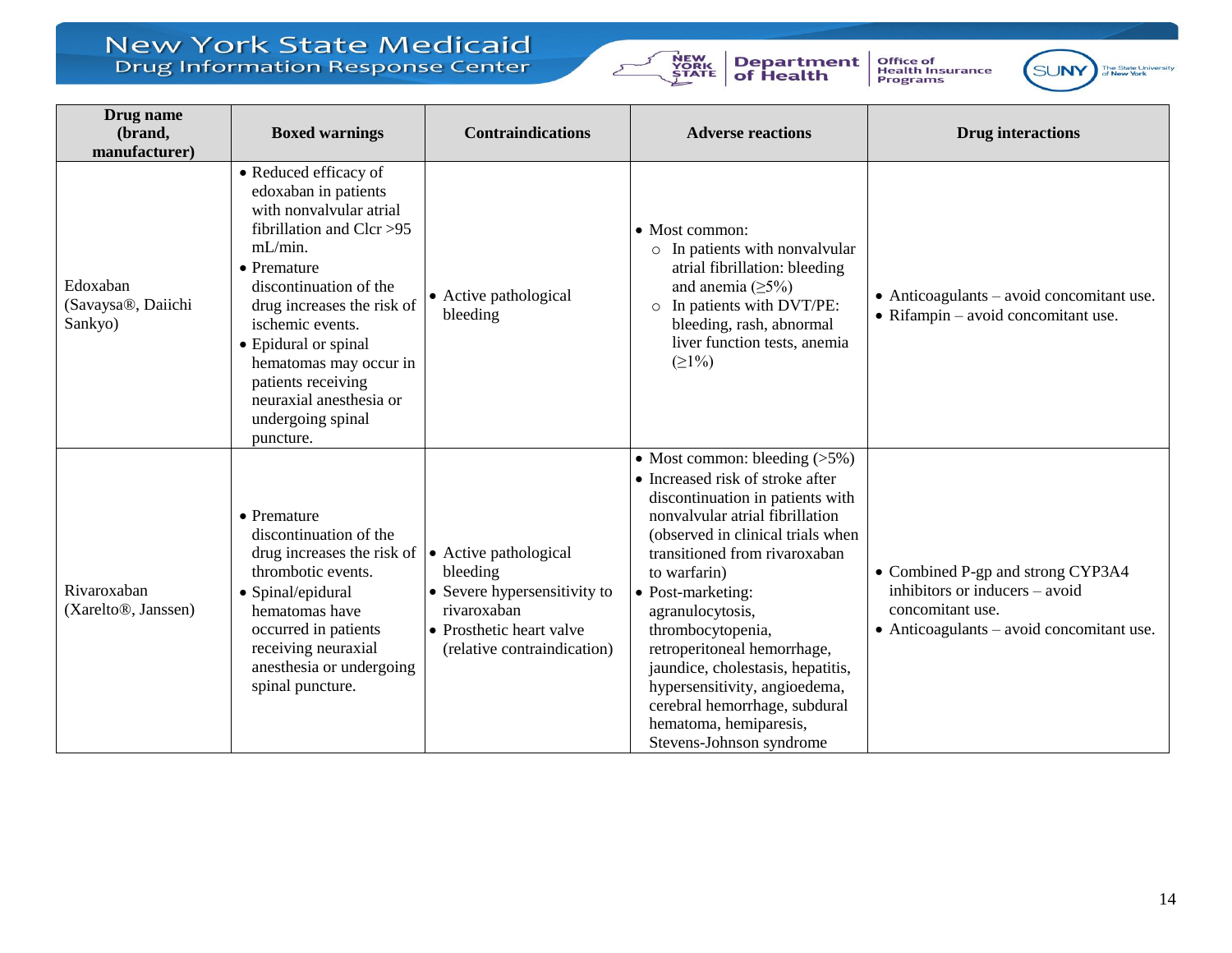

**Department**<br>of Health

Office of<br>Health Insurance<br>Programs



| Drug name<br>(brand,<br>manufacturer)                          | <b>Boxed warnings</b>                                                                                                                                                                                                                                                                                   | <b>Contraindications</b>                                                                                                                                                                                                                                                                                                                                                                                                                                                                                                        | <b>Adverse reactions</b>                                                                                                                                                                                                                                                                                                                           | <b>Drug interactions</b>                                                                                                                                                                                                                                                                                                                                                                                                                                                                                                                                               |
|----------------------------------------------------------------|---------------------------------------------------------------------------------------------------------------------------------------------------------------------------------------------------------------------------------------------------------------------------------------------------------|---------------------------------------------------------------------------------------------------------------------------------------------------------------------------------------------------------------------------------------------------------------------------------------------------------------------------------------------------------------------------------------------------------------------------------------------------------------------------------------------------------------------------------|----------------------------------------------------------------------------------------------------------------------------------------------------------------------------------------------------------------------------------------------------------------------------------------------------------------------------------------------------|------------------------------------------------------------------------------------------------------------------------------------------------------------------------------------------------------------------------------------------------------------------------------------------------------------------------------------------------------------------------------------------------------------------------------------------------------------------------------------------------------------------------------------------------------------------------|
| Warfarin<br>(Coumadin <sup>®</sup> , Bristol-<br>Myers Squibb) | • Major or fatal bleeding.<br>• Perform regular<br>monitoring of INR in all<br>patients.<br>• Drugs, dietary changes,<br>and other factors affect<br>INR levels.<br>• Instruct patients about<br>prevention measures to<br>minimize risk of<br>bleeding and to report<br>signs/symptoms of<br>bleeding. | • Pregnancy, except in<br>women with mechanical<br>heart valves<br>• Blood dyscrasias<br>• Recent or contemplated<br>surgery of CNS, eye, or<br>traumatic surgery<br>• Bleeding tendencies<br>• Threatened abortion,<br>eclampsia, pre-eclampsia<br>• Unsupervised patients with<br>potential high levels of<br>nonadherence<br>• Spinal puncture<br>• Procedures with potential<br>for uncontrollable bleeding<br>• Hypersensitivity to<br>warfarin<br>• Major regional/lumbar<br>block anesthesia<br>• Malignant hypertension | • Most common: fatal and<br>nonfatal hemorrhage from any<br>tissue/organ<br>• Skin necrosis<br>· Systemic atheroemboli<br>• Hypersensitivity reactions<br>• Vasculitis<br>• Hepatitis (cholestatic)<br>• GI disorders (nausea, vomiting,<br>diarrhea, taste disturbance,<br>abdominal pain)<br>• Respiratory disorders (tracheal<br>calcification) | • Inhibitors and inducers of CYP2C9,<br>1A2, or 3A4 – altered warfarin exposure.<br>Monitor INR closely.<br>• Drugs increasing bleeding risk (e.g.,<br>other anticoagulants, NSAIDs,<br>antiplatelet drugs, serotonin reuptake<br>inhibitors).<br>$\bullet$ Antibiotics and antifungals – altered<br>warfarin exposure. Monitor INR closely<br>when starting/stopping antimicrobial.<br>• Herbal products and vitamin K-<br>containing foods - altered warfarin<br>effects. Monitor INR closely when<br>starting/stopping herbal products and<br>with dietary changes. |

ASA=aspirin; Clcr=creatinine clearance; CNS=central nervous system; CYP=cytochrome P450; DVT=deep vein thrombosis; GERD=gastroesophageal reflux disease; GI=gastrointestinal; INR=international normalized ratio; NSAIDs=non-steroidal anti-inflammatory drugs; P-gp=p-glycoprotein; PE=pulmonary embolism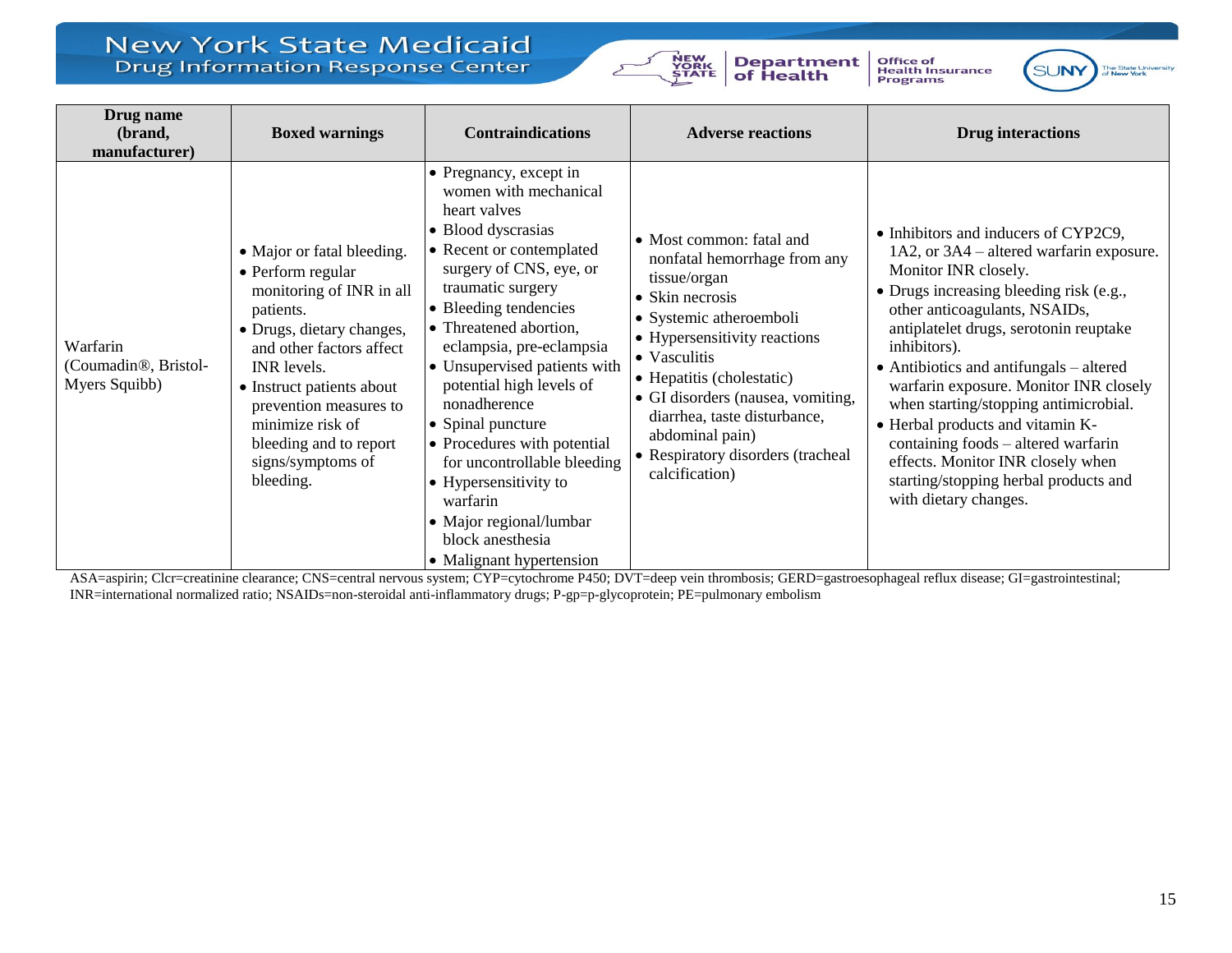



Office of<br>Health Insurance<br>Programs

### <span id="page-15-0"></span>Table 7. Selected safety outcomes from phase 3 trials comparing novel oral anticoagulants to warfarin in patients with atrial fibrillation.14-18

| <b>Study</b>                                    | <b>Novel oral</b>                       | Event rate $(\frac{6}{yr})$ | <b>Hazard</b> ratio |                     |  |
|-------------------------------------------------|-----------------------------------------|-----------------------------|---------------------|---------------------|--|
|                                                 | anticoagulant*                          | <b>Novel agent</b>          | Warfarin            | $(95\% \text{ CI})$ |  |
|                                                 |                                         | Major bleeding**            |                     |                     |  |
| RE-LY                                           | Dabigatran 110 mg BID                   | 2.71%                       | 3.36%               | $0.80(0.69-0.93)$   |  |
|                                                 | Dabigatran 150 mg BID                   | 3.11%                       | 3.36%               | $1.16(1.00-1.34)$   |  |
| <b>ROCKET AF</b>                                | Rivaroxaban 20 mg daily<br>5.4%<br>5.6% |                             | $1.04(0.90-1.20)$   |                     |  |
| <b>J-ROCKET AF</b>                              | Rivaroxaban 15 mg daily                 | 3.59%                       | 3.31%               | Not reported        |  |
| <b>ARISTOTLE</b>                                | Apixaban 5 mg BID                       | 2.13%                       | 3.09%               | $0.69(0.60-0.80)$   |  |
| <b>ENGAGE AF-TIMI</b>                           | Edoxaban 30 mg daily                    | 1.61%                       | 3.43%               | $0.47(0.41-0.55)$   |  |
|                                                 | Edoxaban 60 mg daily                    | 2.75%                       | 3.43%               | $0.80(0.71-0.91)$   |  |
| Major or clinically relevant non-major bleeding |                                         |                             |                     |                     |  |
| $RE-LY***$                                      | Dabigatran 110 mg BID                   | 14.62%                      | 18.15%              | $0.78(0.74-0.83)$   |  |
|                                                 | Dabigatran 150 mg BID                   | 16.42%                      | 18.15%              | $1.16(1.09-1.23)$   |  |
| <b>ROCKET AF</b>                                | Rivaroxaban 20 mg daily                 | 20.7%                       | 20.3%               | $1.03(0.96-1.11)$   |  |
| <b>J-ROCKET AF</b>                              | Rivaroxaban 15 mg daily                 | Not reported                |                     |                     |  |
| <b>ARISTOTLE</b>                                | Apixaban 5 mg BID<br>4.07%<br>6.01%     |                             | $0.68(0.61-0.75)$   |                     |  |
| <b>ENGAGE AF-TIMI</b>                           | Edoxaban 30 mg daily                    | 7.97%                       | 13.02%              | $0.62(0.57-0.67)$   |  |
|                                                 | Edoxaban 60 mg daily                    | 11.10%                      | 13.02%              | $0.86(0.80-0.92)$   |  |

BID=twice daily; CI=confidence interval

\*Compared to warfarin, dose-adjusted based on INR

\*\*Defined according to criteria from the International Society on Thrombosis and Haemostasis

\*\*\*Major or minor bleeding

### <span id="page-15-1"></span>Table 8. Crude incidence rates of selected safety outcomes reported by Renda et al.<sup>25</sup>

| Study - drug          | <b>Ischemic</b><br>stroke | <b>Systemic</b><br>embolism | MI        | Hemorrhagic<br>stroke | <b>Adjusted</b><br>major<br>bleeding | <b>Net clinical benefit</b><br>$(95\% \text{ CI})$ |
|-----------------------|---------------------------|-----------------------------|-----------|-----------------------|--------------------------------------|----------------------------------------------------|
| Weight*               | 1.00                      | 0.61                        | 0.89      | 3.23                  | 0.63                                 | N/A                                                |
| <b>RE-LY</b>          |                           |                             |           |                       |                                      |                                                    |
| Dabigatran 110 mg     | 1.34                      | 0.07                        | 0.73      | 0.39                  | 1.72                                 | $-0.82$ $(-1.37, -0.27)$                           |
| Dabigatran 150 mg     | 0.92                      | 0.07                        | 0.72      | 0.32                  | 2.02                                 | $-1.02$ $(-1.56, -0.48)$                           |
| Warfarin              | 1.21                      | 0.10                        | 0.57      | 1.23                  | 1.97                                 | N/A                                                |
| <b>ROCKET-AF</b>      |                           |                             |           |                       |                                      |                                                    |
| Rivaroxaban           | 1.40                      | 0.02                        | 0.81      | 0.84                  | 2.10                                 | $-0.74$ $(-1.29, -0.17)$                           |
| Warfarin              | 1.52                      | 0.12                        | 1.00      | 1.42                  | 1.86                                 | N/A                                                |
| <b>ARISTOTLE</b>      |                           |                             |           |                       |                                      |                                                    |
| Apixaban              | 0.97                      | 0.05                        | 0.47      | 0.78                  | 1.19                                 | $-1.36(-1.80, -0.92)$                              |
| Warfarin              | 1.05                      | 0.06                        | 0.54      | 1.52                  | 1.65                                 | N/A                                                |
| <b>ENGAGE AF-TIMI</b> |                           |                             |           |                       |                                      |                                                    |
| Edoxaban 30 mg        | 1.77                      | 0.09                        | 0.79      | 0.52                  | 0.91                                 | $-1.29(-1.72, -0.86)$                              |
| Edoxaban 60 mg        | 1.25                      | 0.05                        | 0.62      | 0.84                  | 1.57                                 | $-1.04$ $(-1.48, -0.61)$                           |
| Warfarin<br>$  -$     | 1.25                      | 0.07                        | 0.67<br>. | 1.52                  | 1.86                                 | N/A                                                |

CI=confidence interval; MI=myocardial infarction; N/A=not applicable

\*Assigned by meta-analysis investigators, as determined from an analysis of the RE-LY trial.26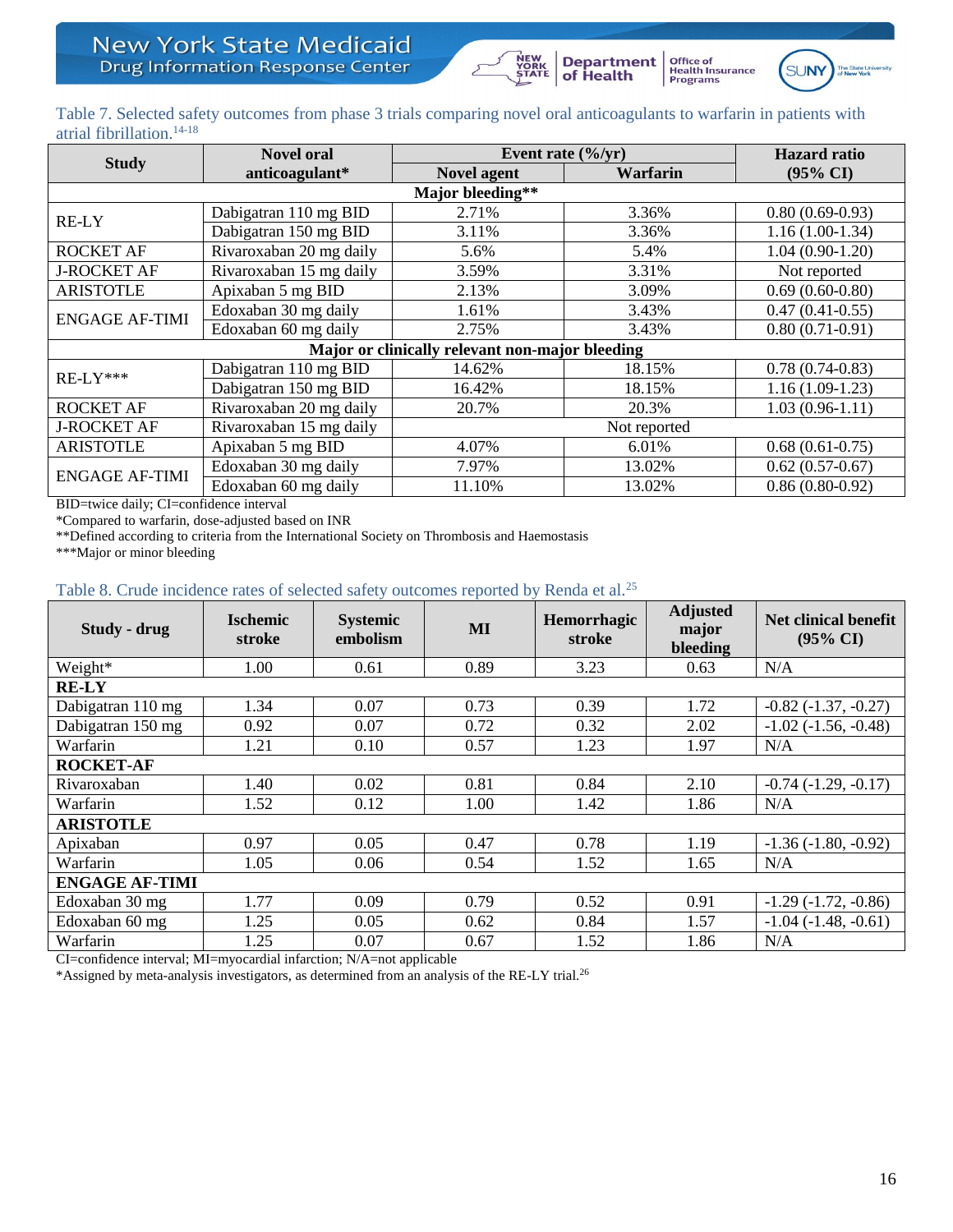

Office of<br>Health Insurance Programs



### <span id="page-16-0"></span>Table 9. Antidotes for oral anticoagulants.<sup>2-6</sup>

| Drug name<br>(brand, manufacturer)                         | <b>Manufacturer recommendations</b>                                                                                                                                                                                                                                                                                                                                                                                         |  |  |  |
|------------------------------------------------------------|-----------------------------------------------------------------------------------------------------------------------------------------------------------------------------------------------------------------------------------------------------------------------------------------------------------------------------------------------------------------------------------------------------------------------------|--|--|--|
| Apixaban<br>(Eliquis <sup>®</sup> , Bristol-Myers Squibb)  | • A specific antidote is not available.<br>• Use of prothrombin complex concentrate, activated prothrombin complex<br>concentrate, or recombinant factor VIIa may be considered but has not been<br>evaluated in clinical studies.<br>• Protamine sulfate and vitamin K are NOT expected to reverse the anticoagulant<br>effects of apixaban. There is no role for systemic hemostatics (e.g., desmopressin,<br>aprotinin). |  |  |  |
| Dabigatran<br>(Pradaxa®, Boehringer Ingelheim)             | • Use idarucizumab (Praxbind®) in case of emergency surgery or urgent procedures<br>when reversal of the anticoagulant effect is needed.                                                                                                                                                                                                                                                                                    |  |  |  |
| Edoxaban<br>(Savaysa®, Daiichi Sankyo)                     | • A specific antidote is not available.<br>Protamine sulfate, vitamin K, and tranexamic acid are NOT expected to reverse the<br>anticoagulant effects of edoxaban.                                                                                                                                                                                                                                                          |  |  |  |
| Rivaroxaban<br>(Xarelto <sup>®</sup> , Janssen)            | • A specific antidote is not available.<br>Partial reversal of PT prolongation has been observed with use of prothrombin<br>$\bullet$<br>complex concentrates in healthy volunteers.<br>• Protamine sulfate and vitamin K are NOT expected to reverse the anticoagulant<br>effects of apixaban.                                                                                                                             |  |  |  |
| Warfarin<br>(Coumadin <sup>®</sup> , Bristol-Myers Squibb) | • Vitamin K (oral or parenteral)                                                                                                                                                                                                                                                                                                                                                                                            |  |  |  |

PT=prothrombin time

#### References:

- 1. Ageno W, Gallus AS, Wittkowsky A, et al. Oral anticoagulant therapy: Antithrombotic therapy and prevention of thrombosis, 9th ed: American College of Chest Physicians evidence-based clinical practice guidelines. *Chest*. 2012;141(2 Suppl):e44S-e88S.
- 2. Eliquis® [package insert]. Princeton, NJ: Bristol-Myers Squibb Company; 2015.
- 3. Pradaxa® [package insert]. Ridgefield, CT: Boehringer Ingelheim Pharmaceuticals, Inc.; 2015.
- 4. Savaysa® [package insert]. Parsippany, NJ: Daiichi Sankyo, Inc.; 2015.
- 5. Xarelto® [package insert]. Titusville, NJ: Janssen Pharmaceuticals, Inc.; 2015.
- 6. Coumadin® [package insert]. Princeton, NJ: Bristol-Myers Squibb Company; 2015.
- 7. Gould MK, Garcia DA, Wren SM, et al. Prevention of VTE in nonorthopedic surgery patients: Antithrombotic therapy and prevention of thrombosis, 9<sup>th</sup> ed: American College of Chest Physicians evidence-based clinical practice guidelines. *Chest*. 2012;141(2 Suppl):e227S-e277S.
- 8. Kahn SR, Lim W, Dunn AS, et al. Prevention of VTE in nonsurgical patients: Antithrombotic therapy and prevention of thrombosis, 9<sup>th</sup> ed: American College of Chest Physicians evidence-based clinical practice guidelines. *Chest*. 2012;141(2 Suppl):e195S-e226S.
- 9. Lansberg MG, O'Donnell MJ, Khatri P, et al. Antithrombotic and thrombolytic therapy for ischemic stroke: Antithrombotic therapy and prevention of thrombosis,  $9<sup>th</sup>$  ed: American College of Chest Physicians evidencebased clinical practice guidelines. *Chest*. 2012;141(2 Suppl):e601S-e636S.
- 10. Falck-Ytter Y, Francis CW, Johanson NA, et al. Prevention of VTE in orthopedic surgery patients: Antithrombotic therapy and prevention of thrombosis,  $9<sup>th</sup>$  ed: American College of Chest Physicians evidencebased clinical practice guidelines. *Chest*. 2012;141(2 Suppl):e278S-e325S.
- 11. Kearon C, Aki EA, Omelas J, et al. Antithrombotic therapy for VTE disease: CHEST guideline and expert panel report. *Chest*. 2016;149(2):315-352.
- 12. US Food and Drug Administration. Drugs@FDA. [http://www.accessdata.fda.gov/scripts/cder/drugsatfda/index.cfm.](http://www.accessdata.fda.gov/scripts/cder/drugsatfda/index.cfm) Accessed March 4, 2016.
- 13. Cope S, Clemens A, Hammes F, Noack H, Jansen JP. Critical appraisal of network meta-analyses evaluating the efficacy and safety of new oral anticoagulants in atrial fibrillation stroke prevention trials. *Value Health*. 2015;18(2):234-249.